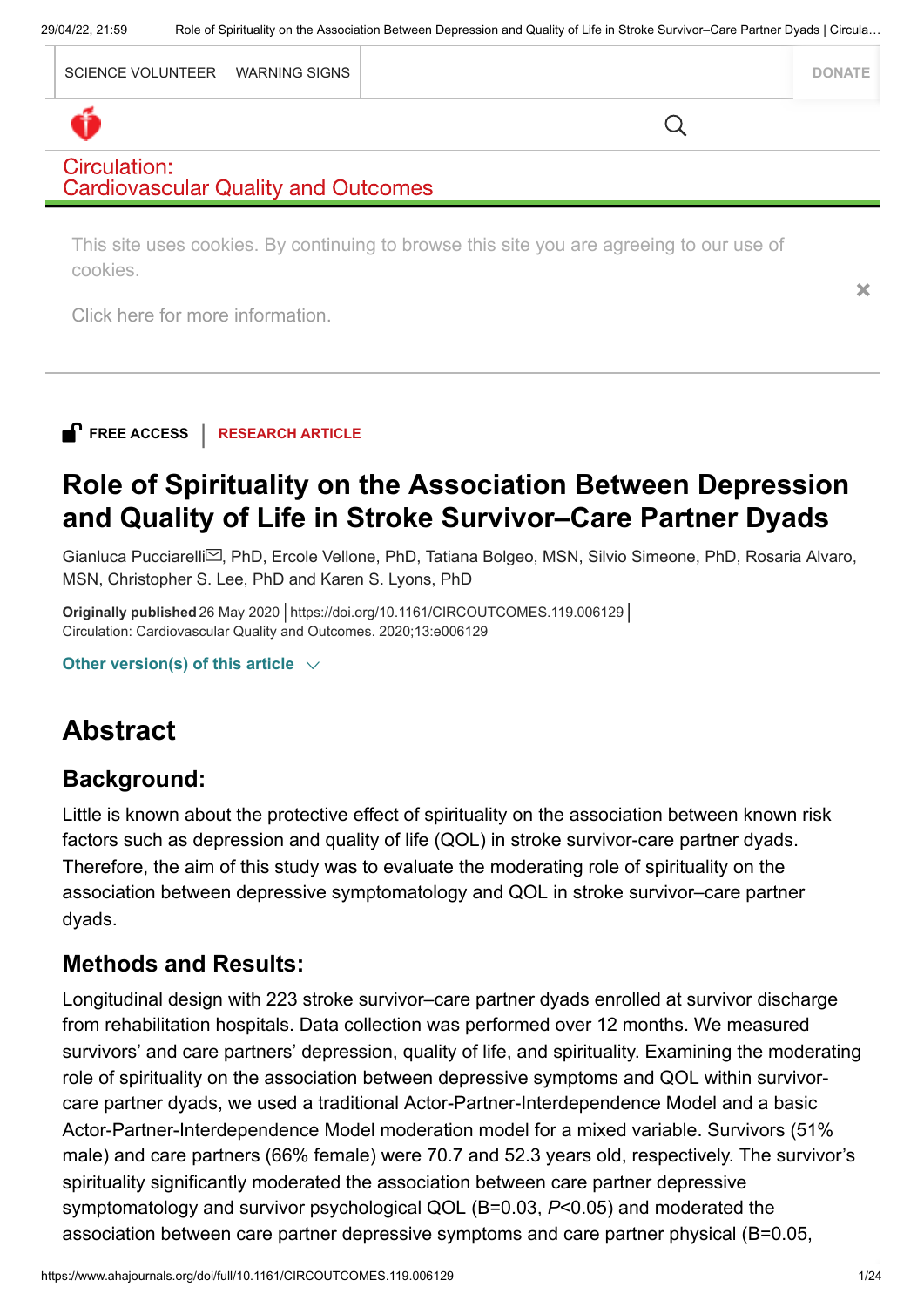29/04/22, 21:59 Role of Spirituality on the Association Between Depression and Quality of Life in Stroke Survivor–Care Partner Dyads | Circula…

*P*<0.001) and psychological (B=0.04, *P*<0.001) QOL. The care partner's own level of spirituality was significantly positively associated with their physical QOL (B=0.28, *P*<0.001).

## **Conclusions:**

The findings from this study have broad implications for the role of spirituality in relation to QOL in medical-health contexts and the importance of examining such concepts within a dyadic framework. Greater awareness of the importance of spirituality among clinicians and nurses may improve cultural competence in healthcare services.

# **What Is Known**

- Both stroke survivors and care partners have been found to experience high levels of depressive symptomatology.
- Depressive symptomatology is an important comorbidity, which requires careful management for stroke survivors and care partners because of its severe impact on quality of life.

# **What the Study Adds**

- The survivor's spirituality significantly moderated the association between care partner depressive symptomatology and survivor psychological quality of life.
- The survivor's spirituality significantly moderated the association between care partner depressive symptoms and care partner physical and psychological quality of life.
- The care partner's own level of spirituality was significantly positively associated with their physical quality of life.

# **Introduction**

<span id="page-1-1"></span><span id="page-1-0"></span>Stroke is a chronic condition, which affects millions of people worldwide in industrialized countries,<sup>1,2</sup> with high prevalence, estimated between 1.9% and 4.5%<sup>2</sup> in the United States and between 1.5% and 3.0% in Europe<sup>1</sup> among people aged ≥20 years. Aging and unhealthy lifestyles are the main causes of increased stroke prevalence and incidence.<sup>2</sup> Indeed, stroke incidence and prevalence are projected to increase in the future, especially among female older adults. **3**

<span id="page-1-8"></span><span id="page-1-7"></span><span id="page-1-6"></span><span id="page-1-5"></span><span id="page-1-4"></span><span id="page-1-3"></span><span id="page-1-2"></span>Given the severe disabilities and limitations in activities of daily living present in those who experience stroke,<sup>4</sup> both stroke survivors<sup>5</sup> and care partners<sup>6</sup> (eg, a family member or friend who assumes primary responsibility for assisting a chronically impaired individual, with the management of their health) have been found to experience high levels of depressive symptomatology. Indeed, post-stroke, ≈30% of stroke survivors experience high-depressive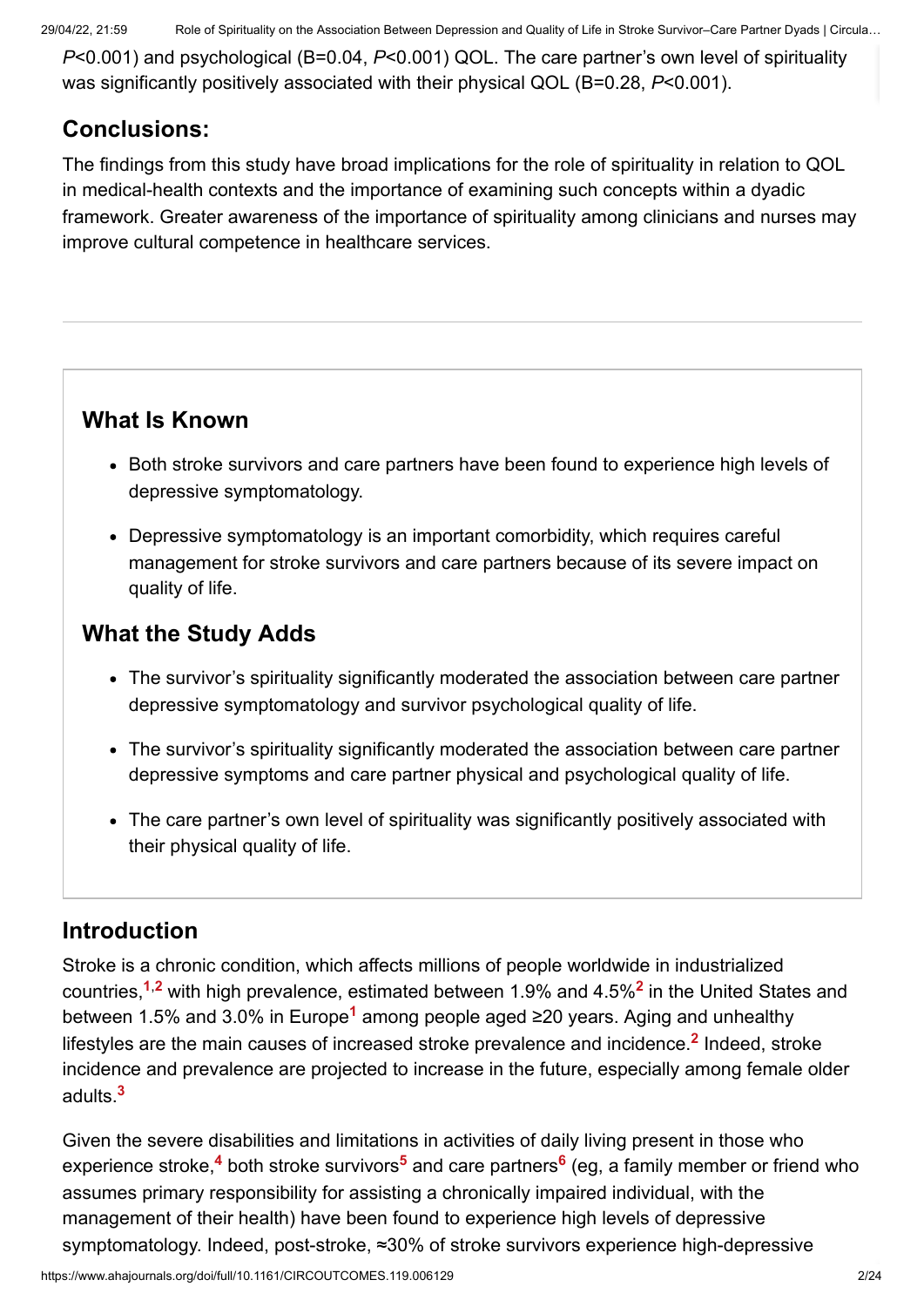<span id="page-2-2"></span><span id="page-2-1"></span><span id="page-2-0"></span> $\cdot$  symptomatology<sup>7</sup> associated with physical/psychological disabilities, $^{\bf 8}$  social exclusion, $^{\bf 9}$  lower physical functioning,<sup>10</sup> poor rehabilitation outcomes,<sup>11</sup> and increased mortality rate.<sup>12</sup> Stroke care partners are also at risk for depression with some studies reporting up to 52% of them experiencing depressive symptomatology during the caregiving period.<sup>5</sup> Care partners' higher depressive symptomatology has been associated with higher care partner burden levels<sup>13</sup> and length of caregiving. **14**

<span id="page-2-7"></span><span id="page-2-6"></span><span id="page-2-5"></span><span id="page-2-4"></span><span id="page-2-3"></span>Depressive symptomatology is an important comorbidity, which requires careful management for stroke survivors and care partners because of its severe impact on quality of life (QOL). **15** However, although several recent studies<sup>5,15,16</sup> have highlighted that higher depressive symptomatology in stroke survivors and care partners are associated with both stroke survivors' and care partners' lower QOL, no studies have identified potential moderators of this association in stroke dyads. As defined by Baron and Kenny,<sup>17</sup> moderators are variables which "affect the direction and/or strength of the relation between an independent or predictor variable and a dependent or criterion variable".<sup>17</sup> They are, therefore, often seen as potential protective/risk factors as they increase/decrease the strength of associations. Spirituality has been associated with greater levels of hope, providing meaning and an important coping mechanism across illness contexts.<sup>18–20</sup> The World Health Organization (WHO) defines spirituality as an "individual's perception of life within the context of the culture and value systems of the society and in relation to the individual's goals, expectations, standards, and concerns."<sup>21</sup> Indeed, spirituality has been found to be a resource for coping with disabilities for both survivors<sup>22</sup> and care partners.<sup>23</sup> In the context of disability management, spirituality has been found to support people in coping with the uncertainties of a life with disability,<sup>19</sup> particularly related to personal identity and purpose of life.

<span id="page-2-15"></span><span id="page-2-14"></span><span id="page-2-13"></span><span id="page-2-12"></span><span id="page-2-11"></span><span id="page-2-10"></span><span id="page-2-9"></span><span id="page-2-8"></span>Previous research has shown the protective nature of higher levels of spirituality for positive outcomes for both stroke survivors and care partners, including better QOL for both stroke survivors and care partners,<sup>24</sup> higher physical functioning for stroke survivors,<sup>25</sup> better health behaviors,<sup>26</sup> lower care partner burden,<sup>24</sup> and lower care partner depression and anxiety.<sup>27</sup> Yet, despite the important, protective role spirituality plays for the stroke dyad, no known studies have examined the moderating role of spirituality on the association of depressive symptomatology and outcomes in stroke.

<span id="page-2-22"></span><span id="page-2-21"></span><span id="page-2-20"></span><span id="page-2-19"></span><span id="page-2-18"></span><span id="page-2-17"></span><span id="page-2-16"></span>However, spirituality has been found to play an important moderating role in other populations. For example, Bamonti et al<sup>28</sup> observed that spirituality moderated the association between depressive symptomatology and meaning in life in older adults seeking mental health treatment. Specifically, authors observed that when adults reported higher depressive symptomatology and lower spirituality, they reported the lowest meaning in life; when they reported higher depressive symptomatology and higher spirituality, they reported significantly greater meaning in life. In another study conducted on Malaysian adolescent students, authors<sup>29</sup> observed that those students who had higher levels of depressive symptomatology and hopelessness but also high spirituality had significantly less suicidal behaviors than those with low spirituality. Thus, spirituality is a potentially important, protective factor that warrants further examination in illness contexts such as stroke and particularly in cultures where spirituality may have a great impact on survivors' healthcare decisions<sup>30</sup> (eg, those perceived to be related to life and death), such as southern European,<sup>31</sup> Latino,<sup>32</sup> or African countries.<sup>33</sup> For example, research has demonstrated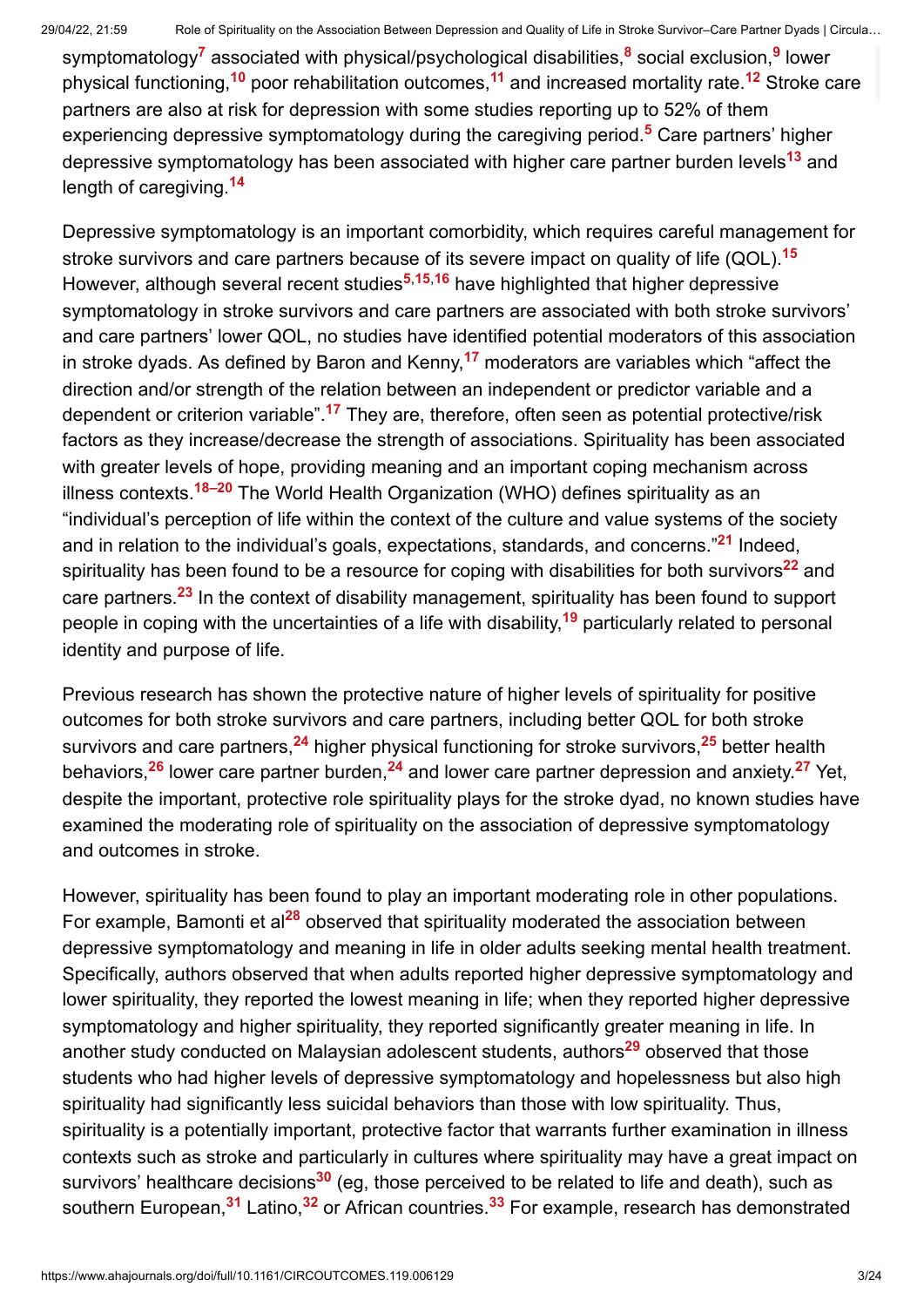29/04/22, 21:59 Role of Spirituality on the Association Between Depression and Quality of Life in Stroke Survivor–Care Partner Dyads | Circula…

<span id="page-3-0"></span>that spirituality drove certain care-seeking behaviors, from end-of-life care<sup>34</sup> to contraception uses. **35**

<span id="page-3-4"></span><span id="page-3-3"></span><span id="page-3-2"></span><span id="page-3-1"></span>Theoretically, several authors<sup>36,37</sup> have conceptualized spirituality as a coping variable which could moderate the effect of psychological variables (ie, depression) on individual variables (ie, QOL). Being a coping variable, spirituality could (1) alter the meaning of the events, making them less stressful in nature, (2) moderate the negative associations leading to problems, or (3) manage the level of emotional response to stressors.<sup>38</sup> Indeed, spirituality may influence not only the interpretation of life events but also the selection of strategies for understanding and managing the negative events of their own life,<sup>39</sup> such as a stroke, or may moderate the negative effects of stress and help individuals to reduce the impact of stressors.<sup>40</sup> In addition, in another study,<sup>41</sup> spirituality has been found to be a moderator between daily stress and health. This means that spirituality could help to mitigate the adverse effect of stress that could contribute to poor health and clearly indicates that spirituality is a "potential moderator of the related variables which should be encouraged and practiced by managerial personnel" (page 350). **41**

<span id="page-3-7"></span><span id="page-3-6"></span><span id="page-3-5"></span>Despite awareness that depression affects both stroke survivors' and care partners' QOL, and despite the importance of studying both survivors and care partners simultaneously, through a dyadic approach, as described by Lyons and Lee,<sup>42</sup> little is known about the moderating effect of spirituality between depression and QOL in stroke survivor-care partner dyads. This gap represents a barrier to clinicians' ability to identify which stroke survivors and care partners may be more at risk for poor outcomes, and the researchers' ability to appropriately conceptualize and develop holistic and effective interventions that may improve the dyadic QOL in culturally sensitive ways. Within a dyadic approach, there is added benefit to examining the transactional nature of the influence of spirituality within the stroke dyad (ie, how does the spirituality of the survivor influence the care partner and vice versa). For instance, the actor effect of one's own spirituality versus the partner effect of one's partner's spirituality. **43**

<span id="page-3-8"></span>Therefore, the aim of this study was to evaluate the moderating role of spirituality on the association between depressive symptomatology and QOL in stroke survivor–care partner dyads.

## **Materials and Methods**

The authors declare that all supporting data are available within the article.

#### **Design**

The current, longitudinal study recruited stroke survivor-care partner dyads at discharge from several rehabilitation hospitals located in central-southern Italy and followed up with them every 3 months over a 1-year period. To conduct this study, we used data from a larger longitudinal project aimed to analyze the quality of life in stroke survivor-care partner dyads at discharge from rehabilitation hospital and at 3, 6, 9, and 12 months post-discharge, analyzing how QOL changes over time by looking at the effect of the preexisting situation before stroke, and any moderation caused by environmental and stroke survivor–related and care partner–related variables.

## **Participants and Procedures**

Stroke survivors and their care partners were enrolled from 10 rehabilitation hospitals across Italy at the point of discharge. Eligibility criteria included a diagnosis of stroke confirmed by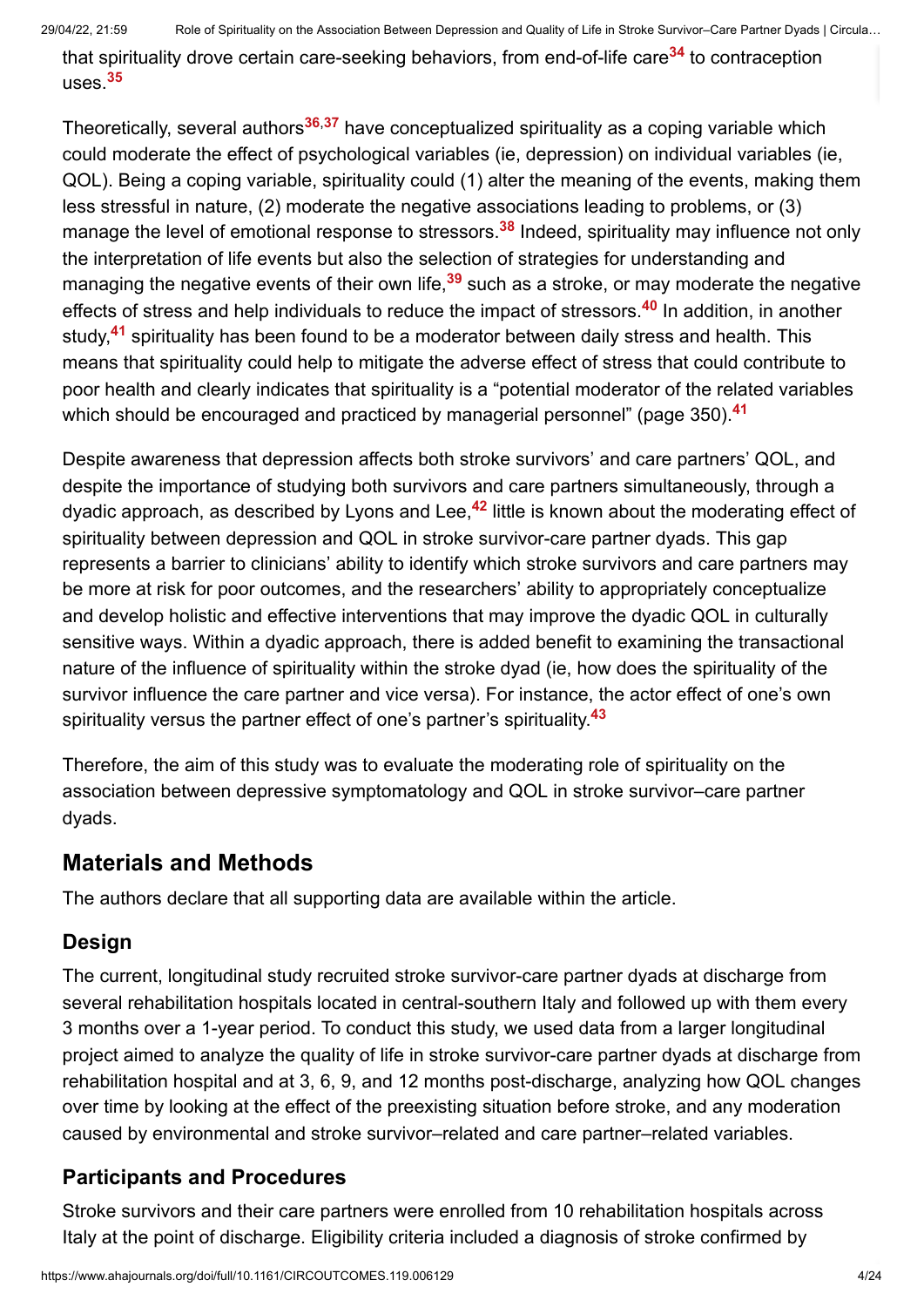tomography or magnetic resonance and willingness to participate in the study and provide written informed consent. Care partners were considered eligible if they were identified by the stroke survivor as the person who provided them with most of their informal care. Survivors with preexisting physical and cognitive impairment, cancer, or severe organ failure (eg, chronic renal failure) were excluded. A total of 414 stroke survivors were enrolled in this study but only 244 had a care partner willing to participate. Of these 244, 213 stroke-survivor-care partner dyads had complete data on the variables of interest. The focus of the current study was on the role of spirituality. We did not have any specific inclusion criteria regarding religious affiliation nor did we ask participants for their religious affiliation. However, since participants were recruited in a predominantly Catholic country, we think it is likely that most participants were Catholic. All participants were informed about the study protocol and provided a signed consent form. The Institutional Review Board of each rehabilitation hospital where participants were enrolled approved the study.

#### **Measures**

<span id="page-4-3"></span><span id="page-4-2"></span><span id="page-4-1"></span><span id="page-4-0"></span>A battery of psychometrically sound instruments was used to collect stroke survivor and care partner data but, for the aim of this study, we considered the following instruments that were administered both to stroke survivors and care partners. Survivors and care partner QOL was measured using the 26-item WHOQOL-BRIEF (World Health Organization Quality of life-BRIEF)<sup>44</sup> instrument that measures the dimensions of physical, psychological, social and environmental QOL. Each dimension has a possible score from 0 to 100, with higher scores indicating better QOL. The WHOQOL-BRIEF was tested for validity and reliability in several patient and care partner populations.<sup>45,46</sup> Stroke survivors' and care partners' depression was measured using the Hospital Anxiety and Depression Scale,<sup>47</sup> a 14-item questionnaire that measures anxiety (7 items) and depression (7 items) with a possible score range from 0 to 21 for each subscale. Higher scores correspond to higher levels of anxiety and depression. The Hospital Anxiety and Depression Scale has been used in stroke population<sup>48</sup> showing adequate validity and reliability.<sup>49</sup> Stroke survivors' and care partners' spirituality was analyzed using the WHOQOL-SRPB,<sup>21</sup> a 32-item instrument that measures spirituality through 8 dimensions: spiritual connection, meaning in life, awe, wholeness and integration, spiritual strength, inner peace, hope and optimism, and faith. Each WHOQOL-SRPB dimension has a score from 0 to 100 as does the total score, where a higher score indicates a higher spirituality level. The WHOQOL-SRPB has demonstrated good validity and reliability. **50**,**51**

<span id="page-4-7"></span><span id="page-4-6"></span><span id="page-4-5"></span><span id="page-4-4"></span>Baseline data collection also included stroke survivors and care partner socio-demographic characteristics, such as age, sex, educational status and stroke survivor-care partner relationship, site and type of stroke and patient comorbidities.

## **Statistical Analysis**

Descriptive statistics were used to characterize the sample (SPSS v22; IBM Corporation, Armonk, NY). Multilevel modeling (Hierarchical Linear Modeling v7; Skokie, IL) was used to analyze data to control for interdependencies between survivor and care partner data and the autocorrelation among repeated measurements. Examining the moderating role of spirituality on the association between depressive symptoms and QOL within survivor-care partner dyads extends a traditional Actor-Partner-Interdependence Model (APIM) to a basic APIM moderation model for a mixed variable (ie, a variable that varies both within and between dyads, in this case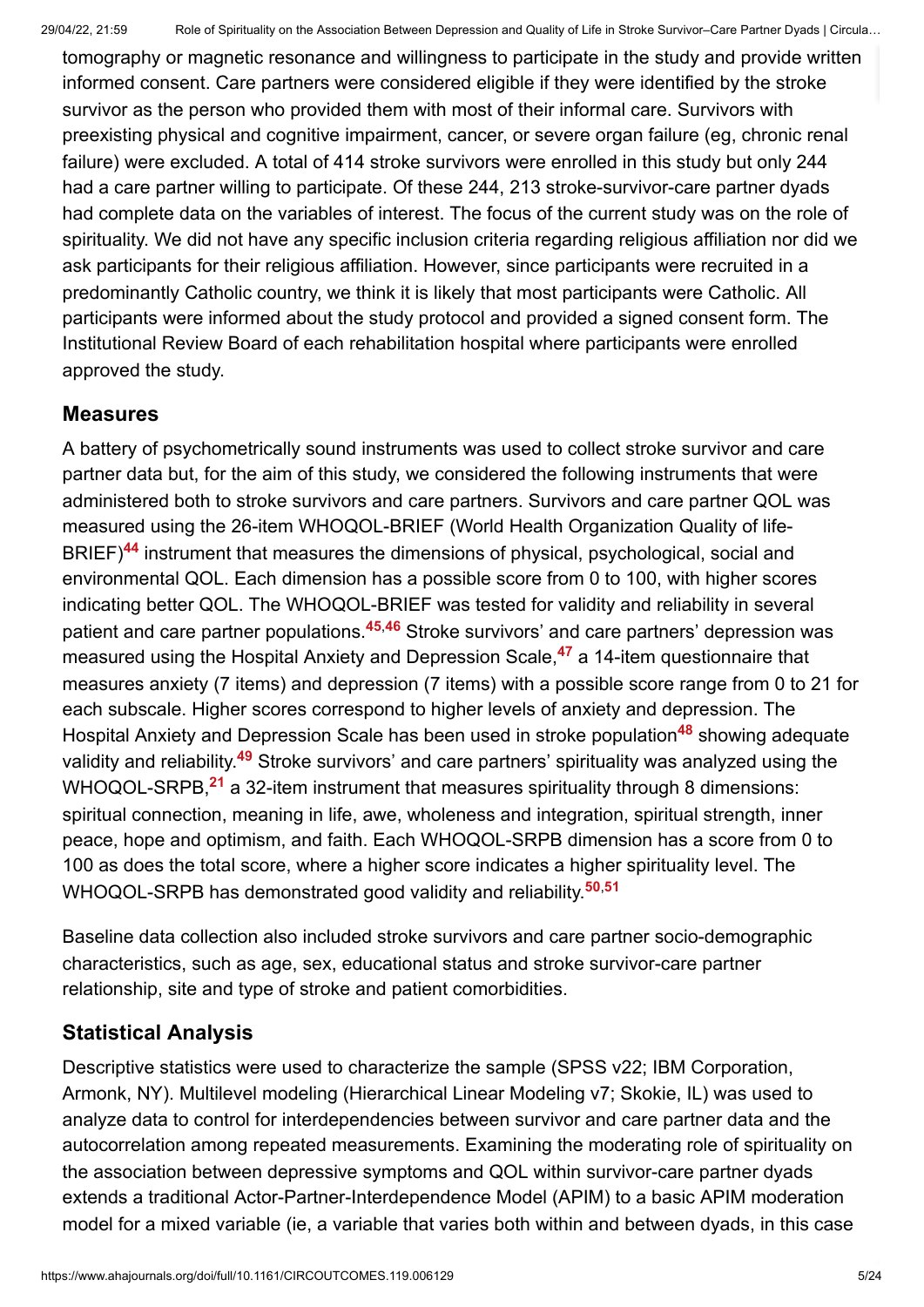spirituality).<sup>43</sup> APIM is a statistical approach that allows for the simultaneous examination of survivor and care partner outcomes, controlling for the interdependent nature of the data (ie, interdependence in the model). Additionally, the APIM approach is considered advantageous for dyadic research as it allows for the simultaneous examination of both actor (ie, a survivor variable predicting a survivor outcome or a care partner variable predicting a care partner outcome) and partner (ie, a survivor variable predicting a care partner outcome or a care partner variable predicting a survivor outcome) effects. It is these partner effects (controlling for the actor effects) that uncover the transactional nature of the care dyad (ie, how they influence one another). The advantages of APIM approaches for dyadic data have been described comprehensively. **52**

<span id="page-5-1"></span>To examine spirituality as both an actor and partner moderator, we tested 2 longitudinal models (1 for physical QOL and 1 for psychological QOL). Per APIM moderation,<sup>43</sup> each model included 4 interaction terms that represented the actor moderation for survivor (ie, survivor depressive symptoms x survivor spirituality) and care partner (ie, care partner depressive symptoms x care partner spirituality) and the partner moderation for survivor (ie, survivor depressive symptoms  $\times$ care partner spirituality) and care partner (ie, care partner depressive symptoms × survivor spirituality). Each model controlled for main effects. Adjusted models were also run to determine if significant findings remained when controlling for known covariates of QOL (ie, survivor age, physical function, sex, educational status, stroke site, stroke type, care partner educational status and type of dyad (eg, spouse versus nonspouse). No differences were found in adjusted models, so simpler unadjusted models are presented. Effect sizes for significant interactions were calculated using the formula  $\eta = \sqrt{t^2 / (t^2 + df)}$ . All predictors, moderators, and covariates were assessed at baseline only.

## **Results**

<span id="page-5-0"></span>The mean age of stroke survivors was 70.7 (SD=±12.03) years old, with almost equal numbers of women (49%) to men ([Table 1\)](#page-5-0). Less than half of the survivors (39%) had a hemorrhagic (versus ischemic) stroke involving the right hemisphere (50%) and a minority were employed (17%) and had obtained more than a middle school education (31%). In addition, the time from stroke before rehabilitation discharge was mean 43 days (SD=±9.5). The mean age of care partners was 52.33 (SD=±13.19) years old, were predominantly women (66%) and in receipt of more than a middle school education (57%). The majority of care partners co-habited with stroke survivors (63%). Just less than half of care partners were employed (48%) and spouses of the stroke survivor (36%). The nonspouse care partners related to the stroke survivor were son/daughter (50%), brother or sister (4.5%), and friends (9.5%). Mean survivor and care partner depressive symptoms at baseline were 9.49 (SD=±4.25) and 7.18 (SD=±4.09), respectively. Survivor spirituality was 43.82 (SD=±15.83) and care partner spirituality was 45. 69 (SD=±12.74).

| Table 1. Survivors' and Care Partners' Sociodemographic Characteristics (n=213) |                 |                     |  |
|---------------------------------------------------------------------------------|-----------------|---------------------|--|
| <b>Characteristic</b>                                                           | <b>Patients</b> | <b>Care Partner</b> |  |
| Age, y; mean±SD                                                                 | 70.7 (±12.0)    | $52.3 \ (\pm 13.9)$ |  |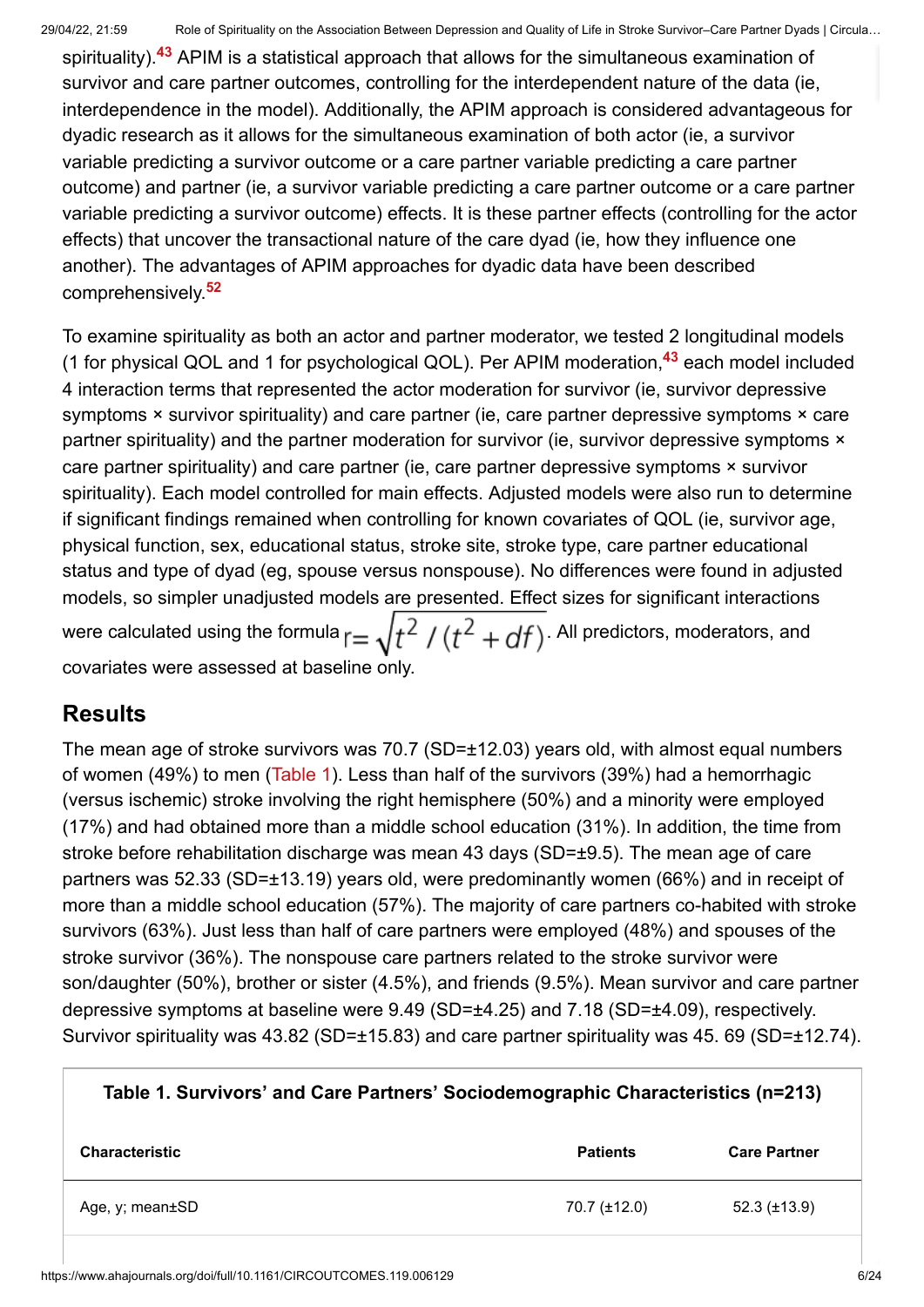| <b>Characteristic</b>                                         | <b>Patients</b>   | <b>Care Partner</b> |  |
|---------------------------------------------------------------|-------------------|---------------------|--|
| Female, n (%)                                                 | 104 (49)          | 140 (66)            |  |
| Employed, n (%)                                               | 36(17)            | 102 (48)            |  |
| More than middle school, n (%)                                | 66 (31)           | 121 (57)            |  |
| Stroke type (ischemic), n (%)                                 | 130 (61)          | $\ldots$            |  |
| Stroke site (right hemisphere), n (%)                         | 106 (50)          | $\ldots$            |  |
| Spouse care partner, n (%)                                    | $\cdots$          | 77 (36)             |  |
| Care partner living with stroke survivor, n (%)               |                   | 135 (63)            |  |
| Patient comorbidities, mean (±SD)                             | $0.89$ (±1.1)     | $\ldots$            |  |
| Patient memory/cognition, mean (±SD)                          | 70.8 (±24.5)      | $\sim$ .            |  |
| Time in days for stroke, mean (±SD)*                          | 43.4 $(\pm 9.5)$  | $\cdots$            |  |
| Depression, mean (±SD)                                        | $9.4 (\pm 4.2)$   | 7.1 $(\pm 4.0)$     |  |
| Spirituality, mean (±SD)                                      | 43.8 $(\pm 15.8)$ | 45.6 (±12.7)        |  |
| *Time in days from stroke before stroke survivors' discharge. |                   |                     |  |

<span id="page-6-0"></span>

## **Physical and Psychological QOL in Stroke Dyads**

As reported elsewhere,<sup>15</sup> survivors and their care partners reported moderate levels of physical QOL (50.05 [SE=1.11] versus 67.21 [SE=1.04], respectively) and psychological QOL (50.77 [SE=1.10] versus 62.68 [SE=1.00], respectively) at baseline, with both physical (tau=0.17) and psychological (tau=0.45) QOL covarying within dyads. Survivor physical QOL improved significantly over time (1.46 [SE=0.41]; *P*<0.001), whereas care partner physical QOL remained flat (0.53 ISE=0.321; *P*>0.05). Similarly, survivor psychological QOL improved significantly over time (0.85 [SE=0.38]; *P*<0.05), whereas care partner psychological QOL remained flat (0.004 [SE=0.30]; *P*>0.05).

## **The Moderating Role of Spirituality on Physical QOL**

<span id="page-6-1"></span>https://www.ahajournals.org/doi/full/10.1161/CIRCOUTCOMES.119.006129 [Table 2](#page-6-1) shows the moderating role of spirituality on the association between depressive symptom scores and physical and psychological QOL. In the case of physical QOL, there were no actor or partner moderating effects of spirituality for survivor, but there was a significant partner moderator effect for care partner physical QOL at baseline (B=0.05, *P*<0.001); namely a significant interaction between care partner depressive symptoms and survivor spirituality (effect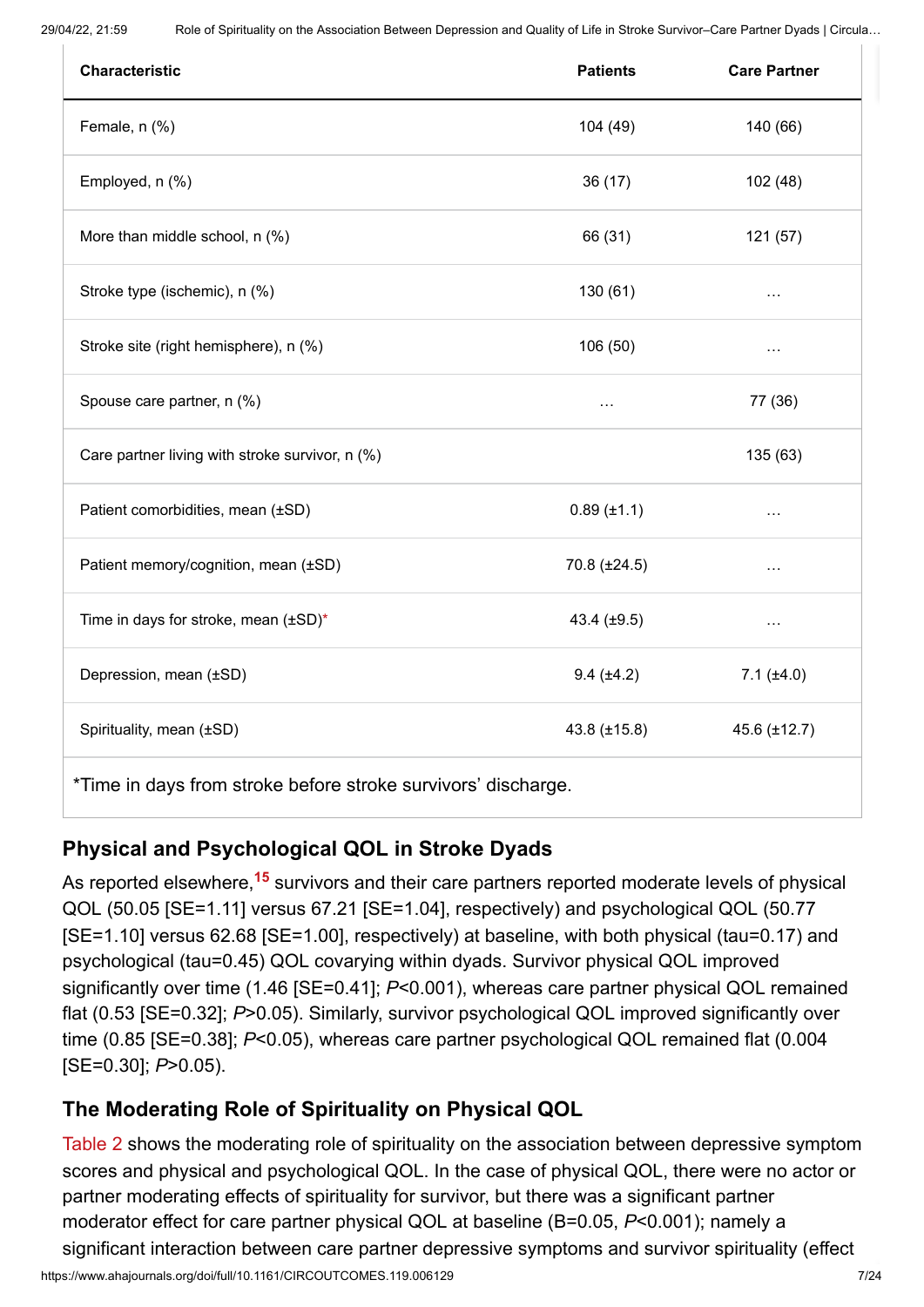size=0.24). As can be seen in [Figure 1](#page-8-0), survivor spirituality significantly moderated the association between care partner depressive symptoms and care partner physical QOL at baseline. In other words, in care partners caring for survivors with high levels of spirituality, the association between high depressive symptoms and worse physical QOL was weaker than in care partners caring for survivors with low levels of spirituality. Additionally, care partner spirituality was significantly positively associated with baseline care partner physical QOL (B=0.28; *P*<0.001). There were no significant effects of spirituality for changes in QOL.

#### **Table 2. Moderating Role of Spirituality on Association Between Depressive Symptoms and QOL Over Time (N=213)**

|                                                          | <b>Physical QOL</b>                      |                                          | <b>Psychological QOL</b>                 |                                          |
|----------------------------------------------------------|------------------------------------------|------------------------------------------|------------------------------------------|------------------------------------------|
|                                                          | <b>Survivor</b>                          | <b>Care Partner</b>                      | <b>Survivor</b>                          | <b>Care Partner</b>                      |
|                                                          | <b>Parameter</b><br><b>Estimate (SE)</b> | <b>Parameter</b><br><b>Estimate (SE)</b> | <b>Parameter</b><br><b>Estimate (SE)</b> | <b>Parameter</b><br><b>Estimate (SE)</b> |
| Intercept*                                               | 48.90 (0.97) <sup>+</sup>                | $67.06(0.98)$ <sup>+</sup>               | $51.37(0.84)$ <sup>+</sup>               | 62.91 $(0.82)$ <sup>+</sup>              |
| Survivor depressive sx                                   | $-2.12(0.24)$ <sup>+</sup>               | $-0.31(0.24)$                            | $-1.92(0.21)$ <sup>+</sup>               | $-0.48(0.21)$                            |
| Care partner depressive sx                               | $-0.33(0.24)$                            | $-1.44(0.24)$ <sup>+</sup>               | $-0.24(0.21)$                            | $-1.82(0.20)$ <sup>+</sup>               |
| Survivor spirituality                                    | 0.10(0.07)                               | $-0.01(0.07)$                            | $0.28(0.06)$ <sup>+</sup>                | 0.03(0.06)                               |
| Care partner spirituality                                | $-0.01(0.08)$                            | $0.28(0.08)$ <sup>+</sup>                | 0.01(0.07)                               | $0.26(0.07)$ <sup>+</sup>                |
| Survivor depressive sx-survivor<br>spirituality          | $-0.02(0.01)$                            | $-0.01(0.01)$                            | 0.01(0.01)                               | $-0.003(0.01)$                           |
| Survivor depressive sx-care<br>partner spirituality      | 0.003(0.02)                              | 0.004(0.02)                              | 0.01(0.02)                               | 0.02(0.02)                               |
| Care partner depressive sx-<br>care partner spirituality | $-0.03(0.02)$                            | $-0.02(0.02)$                            | 0.01(0.02)                               | $-0.01(0.02)$                            |
| Care partner depressive sx-<br>survivor spirituality     | 0.01(0.01)                               | $0.05(0.02)$ <sup>+</sup>                | $0.03(0.01)$ ‡                           | $0.04(0.01)$ <sup>+</sup>                |
| Linear slopell                                           | $1.84(0.45)$ <sup>+</sup>                | 0.53(0.36)                               | $0.99(0.41)$ ‡                           | $-0.19(0.35)$                            |
| Survivor depressive sx                                   | $0.28(0.11)$ ‡                           | $-0.00(0.09)$                            | 0.16(0.10)                               | 0.02(0.08)                               |
| Care partner depressive sx                               | $-0.05(0.11)$                            | 0.07(0.09)                               | $-0.13(0.10)$                            | 0.12(0.09)                               |

https://www.ahajournals.org/doi/full/10.1161/CIRCOUTCOMES.119.006129 8/24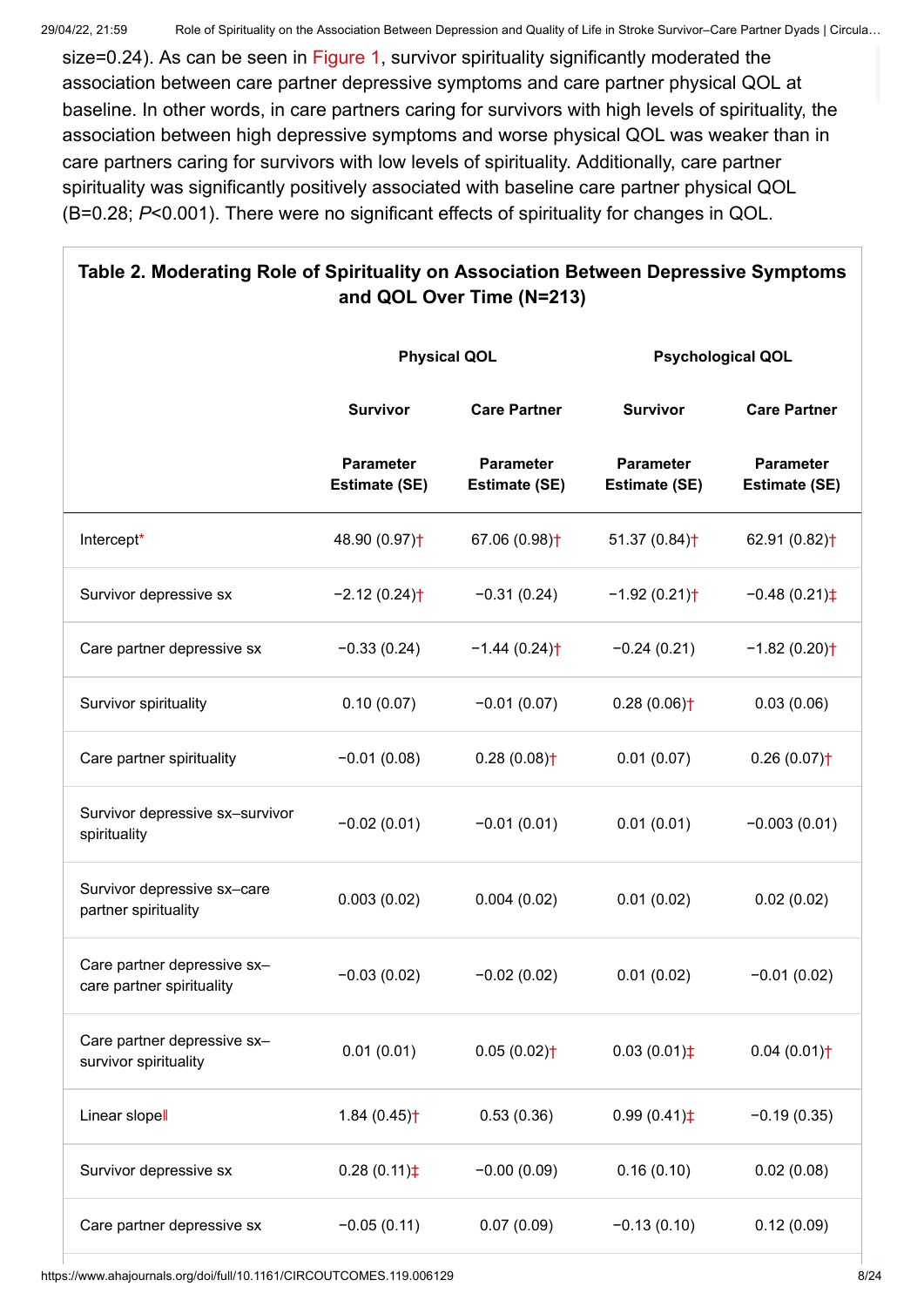|                                                          | <b>Physical QOL</b>                      |                                          | <b>Psychological QOL</b>                 |                                          |
|----------------------------------------------------------|------------------------------------------|------------------------------------------|------------------------------------------|------------------------------------------|
|                                                          | <b>Survivor</b>                          | <b>Care Partner</b>                      | <b>Survivor</b>                          | <b>Care Partner</b>                      |
|                                                          | <b>Parameter</b><br><b>Estimate (SE)</b> | <b>Parameter</b><br><b>Estimate (SE)</b> | <b>Parameter</b><br><b>Estimate (SE)</b> | <b>Parameter</b><br><b>Estimate (SE)</b> |
| Survivor spirituality                                    | 0.002(0.03)                              | $-0.001(0.02)$                           | 0.003(0.03)                              | 0.03(0.02)                               |
| Care partner spirituality                                | 0.03(0.04)                               | $-0.05(0.03)$                            | $-0.04(0.04)$                            | $-0.04(0.03)$                            |
| Survivor depressive sx-survivor<br>spirituality          | 0.01(0.01)                               | 0.001(0.01)                              | 0.01(0.01)                               | $-0.002(0.01)$                           |
| Survivor depressive sx-care<br>partner spirituality      | 0.01(0.01)                               | 0.01(0.01)                               | 0.004(0.01)                              | 0.004(0.01)                              |
| Care partner depressive sx-<br>care partner spirituality | 0.01(0.01)                               | $-0.004(0.01)$                           | $-0.001(0.01)$                           | $-0.01(0.01)$                            |
| Care partner depressive sx-<br>survivor spirituality     | $-0.002(0.01)$                           | $-0.01(0.01)$                            | $-0.01(0.01)$                            | $-0.004(0.01)$                           |

QOL indicates quality of life; and sx, symptoms.

<span id="page-8-1"></span>\*The intercept has been coded to represent baseline QOL.

<span id="page-8-2"></span>†*P*<0.001.

<span id="page-8-3"></span>‡*P*<0.05.

<span id="page-8-4"></span>‖The linear slope represents rate of change per 3 mo in QOL over 12 mo. Interactions remained significant when adjusted for survivor age, physical function, sex, educational status, stroke site, stroke type, care partner, and type of dyad (eg, spouse vs nonspouse). Depressive symptoms and spirituality were centered around their mean.

<span id="page-8-0"></span>

#### [Download figure](https://www.ahajournals.org/cms/asset/0e1d11dd-a17e-4add-ac3a-e5fcafc91a9e/circoutcomes.119.006129.fig01.tif) | [Download PowerPoint](https://www.ahajournals.org/action/downloadFigures?id=F1&doi=10.1161%2FCIRCOUTCOMES.119.006129)

**Figure 1. Moderating effect of survivor (SVR) spirituality at baseline on the association of care partner (CP) depressive symptoms (Sx) at baseline and care partner physical quality of life (QOL) at baseline.** High and low levels of SVR spirituality and CP depressive symptoms represent 1 SD above and below the mean based on estimated effects shown in [Table 2](#page-6-1).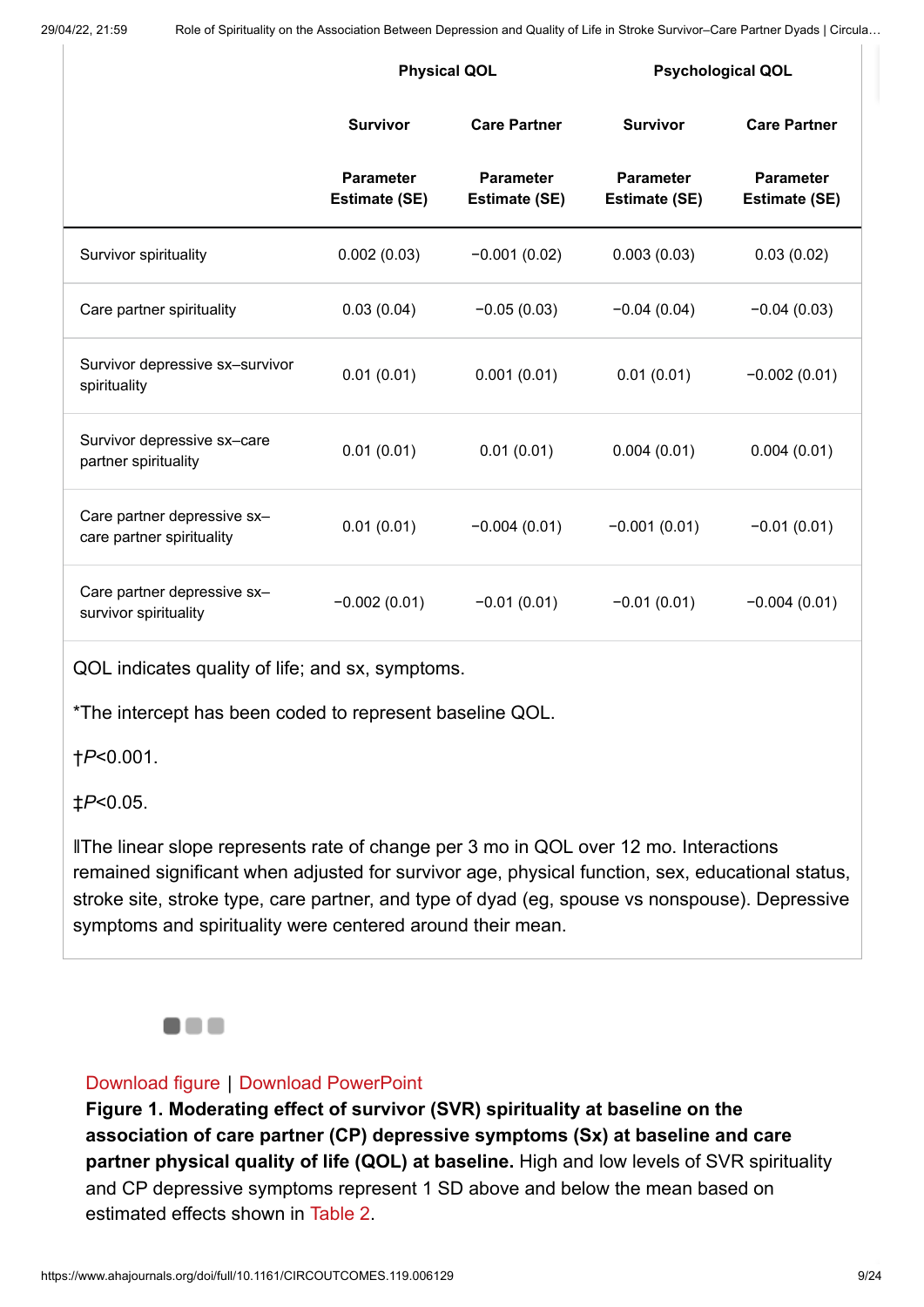## **The Moderating Role of Spirituality on Psychological QOL**

In the case of psychological QOL, there was a significant actor moderating effect of spirituality on survivor psychological QOL at baseline (B=0.03, *P*<0.05); namely a significant interaction between care partner depressive symptoms and survivor spirituality (effect size=0.16). As can be seen in [Figure 2,](#page-9-0) survivors being cared for by someone with higher levels of depressive symptoms had greater levels of psychological QOL when they themselves had high levels of spirituality versus survivors who had low levels of spirituality. Additionally, there was a significant partner moderating effect of spirituality on care partner psychological QOL at baseline (B=0.04, *P*<0.001); namely a significant interaction between care partner depressive symptoms and survivor spirituality (effect size=0.24). As can be seen in [Figure 3](#page-9-1), care partners with high levels of depressive symptoms had better psychological QOL when the survivor they were caring for reported higher levels of spirituality. In this model, care partner spirituality was also significantly positively associated with care partner psychological QOL at baseline (B=0.26, *P*<0.001). There were no significant moderating effects on change in QOL.

# 8 O O

#### <span id="page-9-0"></span>[Download figure](https://www.ahajournals.org/cms/asset/2aeafb13-e4d2-4fb0-8a2e-ad827ccafbf5/circoutcomes.119.006129.fig02.tif) | [Download PowerPoint](https://www.ahajournals.org/action/downloadFigures?id=F2&doi=10.1161%2FCIRCOUTCOMES.119.006129)

**Figure 2. Moderating effect of survivor (SVR) spirituality at baseline on the association of care partner (CP) depressive symptoms (Sx) at baseline and survivor psychological quality of life (QOL) at baseline.** High and low levels of SVR spirituality and CP depressive symptoms represent 1 SD above and below the mean based on estimated effects shown in [Table 2](#page-6-1).

<span id="page-9-1"></span>

#### [Download figure](https://www.ahajournals.org/cms/asset/ab6f612c-7459-4d85-bee5-84981b8efbe9/circoutcomes.119.006129.fig03.tif) | [Download PowerPoint](https://www.ahajournals.org/action/downloadFigures?id=F3&doi=10.1161%2FCIRCOUTCOMES.119.006129)

**Figure 3. Moderating effect of survivor (SVR) spirituality at baseline on the association of care partner (CP) depressive symptoms (Sx) at baseline and care partner psychological quality of life (QOL) at baseline.** High and low levels of SVR spirituality and CP depressive symptoms represent 1 SD above and below the mean based on estimated effects shown in [Table 2.](#page-6-1)

## **Discussion**

The goal of this study was to evaluate the moderating role of spirituality on the association between depressive symptomatology and QOL in stroke survivor–care partner dyads. Our analysis clearly showed that (1) the survivor's spirituality significantly moderated the association between care partner depressive symptoms and care partner physical QOL; (2) the care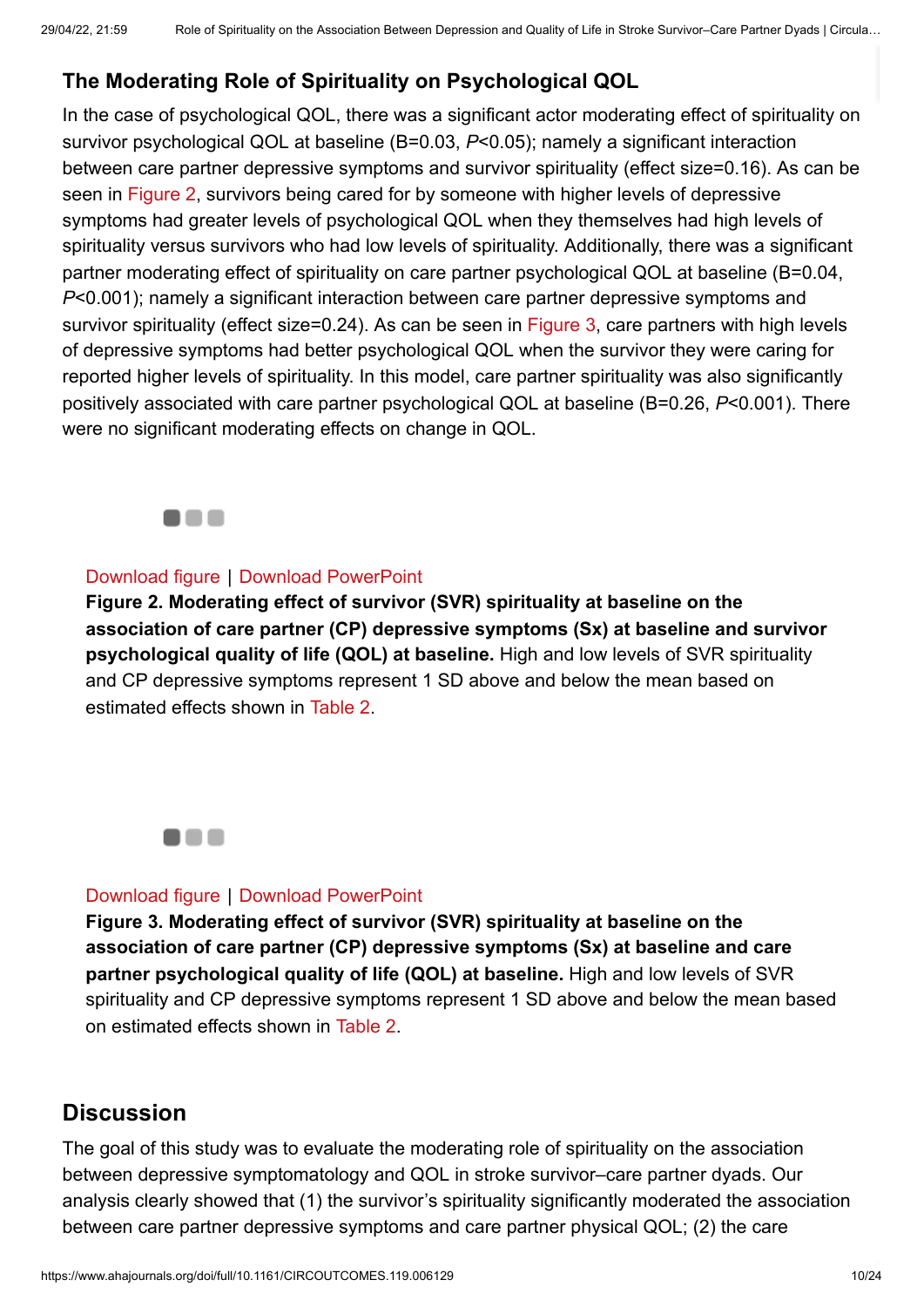<span id="page-10-0"></span>partner's own level of spirituality was significantly positively associated with their physical QOL; (3) the survivor's spirituality significantly moderated the association between care partner depressive symptoms and survivor psychological QOL; (4) the survivor's spirituality significantly moderated the association between care partner depressive symptoms and care partner psychological QOL; and (5) the care partner's own level of spirituality was significantly positively associated with their psychological QOL. Despite evidence from other illness contexts<sup>18–20</sup> that spirituality can play an important role for some patients' adaptation and coping, few empirical studies have examined this potentially beneficial concept during the process of stroke recovery. Indeed, although prior studies have examined the effects of spirituality on individual outcomes, such as stroke survivors' physical functioning,<sup>53</sup> or care partners' burden,<sup>24</sup> spirituality still remains a novel, understudied concept in stroke research. Thus, our findings not only contribute greatly to this emerging area and our understanding of the role of spirituality in stroke recovery, but this is also the first known study to examine the role of spirituality within care dyads using a dyadic approach. This unique approach to spirituality represents an important advancement in the field of stroke (and beyond stroke) because it illuminates the complex interactions among depressive symptoms, QOL, and spirituality within stroke survivor-care partner dyads and the salient, interpersonal role spirituality plays in promoting positive outcomes for both members of the stroke care dyad.

<span id="page-10-4"></span><span id="page-10-3"></span>Consistent with previous research,<sup>54–58</sup> our study found spirituality played a positive role for both survivors and care partners. Indeed, greater spirituality played a significant role in ameliorating the association between greater depressive symptoms and poor QOL for both survivor and care partner psychological QOL and care partner physical QOL. As stated earlier, in according with literature,<sup>5–7</sup> both stroke survivors and care partners experience high depressive symptoms, with negative impact on the QOL of the stroke dyad.<sup>15</sup> Yet, our study found that when survivors reported high levels of spirituality, it mitigated the negative impact of the care partner's depressive symptoms on the psychological QOL of both the survivor and care partner. In other words, when care partners reported higher levels of depressive symptoms, something that often places the health of the dyad and quality of care provided at risk,<sup>59,60</sup> the survivor's spirituality played a protective role for the dyad's psychological QOL and the care partner's physical QOL. The survivor's spirituality, not the care partner's spirituality, is a protective factor for both members of the dyad. It may well be that even when the care partner feels the emotional weight of the situation, but the survivor has a strong sense of spirituality (operationalized in this study as a sense of purpose, hope, optimism, faith, the strength to go forward, and a sense of peace) that this has an important beneficial effect on both the survivor themselves but also their care partner experiencing depressive symptoms. Care partners may see greater rewards to providing care when the survivor has greater levels of spirituality. Across illness contexts, spirituality has been shown to enhance self-esteem, generate positive emotions, and promote positive self-care practices<sup>57</sup> by encouraging individuals to refrain from unhealthy lifestyle practices, which in turn foster well-being.<sup>58</sup> Our study highlights the importance of supporting and, when possible, facilitating the spiritual needs of survivors (and their families) and also the salience of identifying those who may lack such protection.

<span id="page-10-2"></span><span id="page-10-1"></span>Our study went beyond traditional studies of spirituality to examine its association on the care dyad. It is the transactional nature (the ways members of a care dyad influence one another emotionally and through their behaviors) that is key to understanding how stroke dyads experience, navigate, and manage the illness together and underscores the importance of taking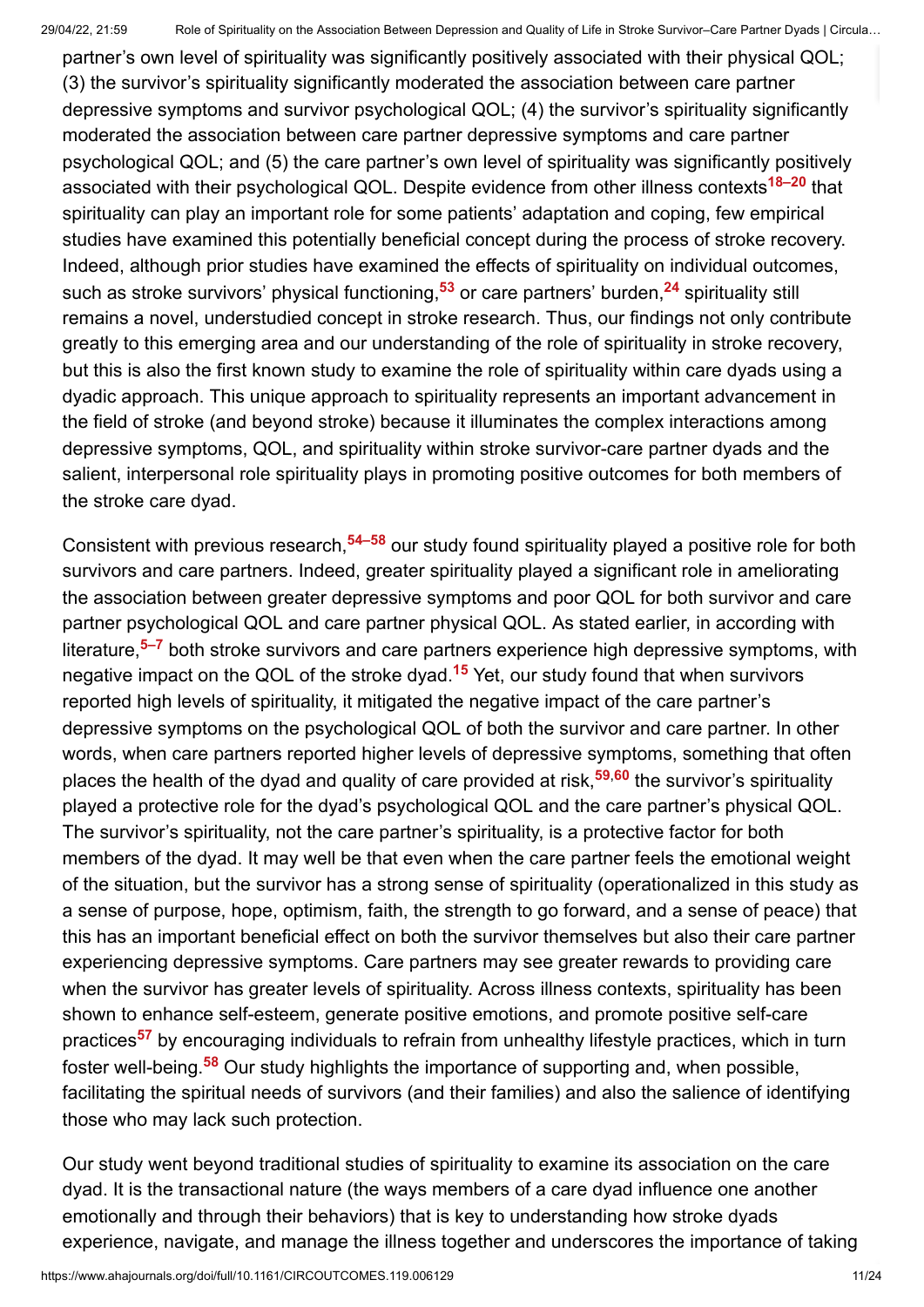29/04/22, 21:59 Role of Spirituality on the Association Between Depression and Quality of Life in Stroke Survivor–Care Partner Dyads | Circula…

a dyadic approach to the study of illness. More importantly, it emphasizes the need for a dyadic approach to how we intervene and support the dyad as they manage and cope with illness together. **42**

Although we found that care partner spirituality played an important protective factor for their own physical and psychological QOL, consistent with previous research, there was no significant moderating role of care partner spirituality for either member of the dyad. Examining the spirituality of care partner and survivor simultaneously clearly revealed that survivor spirituality played an important role for the health of the dyad. It may be that survivors, who were primarily the parent of the care partner and older, were more likely to be spiritual and looked up to by the care partner. It may be that the survivor's spirituality influenced not only their own abilities of coping with the uncertainties of a life with disability but also had an association on their care partners' coping abilities or led to perceptions of less burden or greater rewards providing care. At baseline, stroke survivors' and care partners' average spirituality scores were 43.8 (+15.8) and 45.6 (+12.7), respectively. Compared with other population,<sup>50,61</sup> our stroke survivors' and care partners' spirituality scores were lower. Probably because in our sample we analyzed spirituality after a traumatic life experiences, such as a stroke, differently from other studies **50**,**61**where authors analyzed spirituality in healthy population.

<span id="page-11-0"></span>Finally, spirituality did not significantly predict or moderate longitudinal associations. This may well be because of the fact that baseline was the time when the stroke survivor was discharged from neurorehabilitation. This may have been a time of particularly strong optimism and faith as survivors and care partners were in the first phase of the return home and confident about the future, the survivor's recovery, and believing that everything will return to normal. With the passage of time, there may be realization that the stroke has brought a whole series of difficulties and challenges that do not all lessen with time. It may also be possible that spirituality is a prevailing, stable concept, so that benefits are seen at the beginning but there is no increasing benefit with time. Clearly, further longitudinal work is needed to more fully understand the role of spirituality on the health of the dyad over time and whether levels of spirituality change over the course of illness.

This study has several implications. Clinical implications include the importance of considering the role of spirituality within the stroke survivor-care partner dyad, particularly in European countries and other cultures around the world where spirituality plays a significant role in how people deal with adversity. For example, in the Mediterranean area, where this study was conducted, spirituality has always been believed to be an important factor in maintaining health. This study confirms this important role and highlights the relevance of the concept to healthcare providers where spirituality may be deeply rooted in their cultures and traditions. Our study emphasizes the importance for clinicians to view survivors holistically; not just as a patient with symptoms and disabilities, but also as an individual made up of emotional needs, suffering, hopes, faith, religious beliefs, and desires and also part of an interdependent unit with their care partner. Strengths of the study included the large sample and dyadic approach. This is the first study to examine spirituality as moderator in a stroke population. Although several studies have clearly shown that depressive symptoms in stroke survivors and care partners decreases their QOL, previous research has not yet examined the role of potential moderators of the association. Identifying survivors and care partners who have lower spirituality, and therefore, fewer resources to cope is important for optimizing the health of the dyad.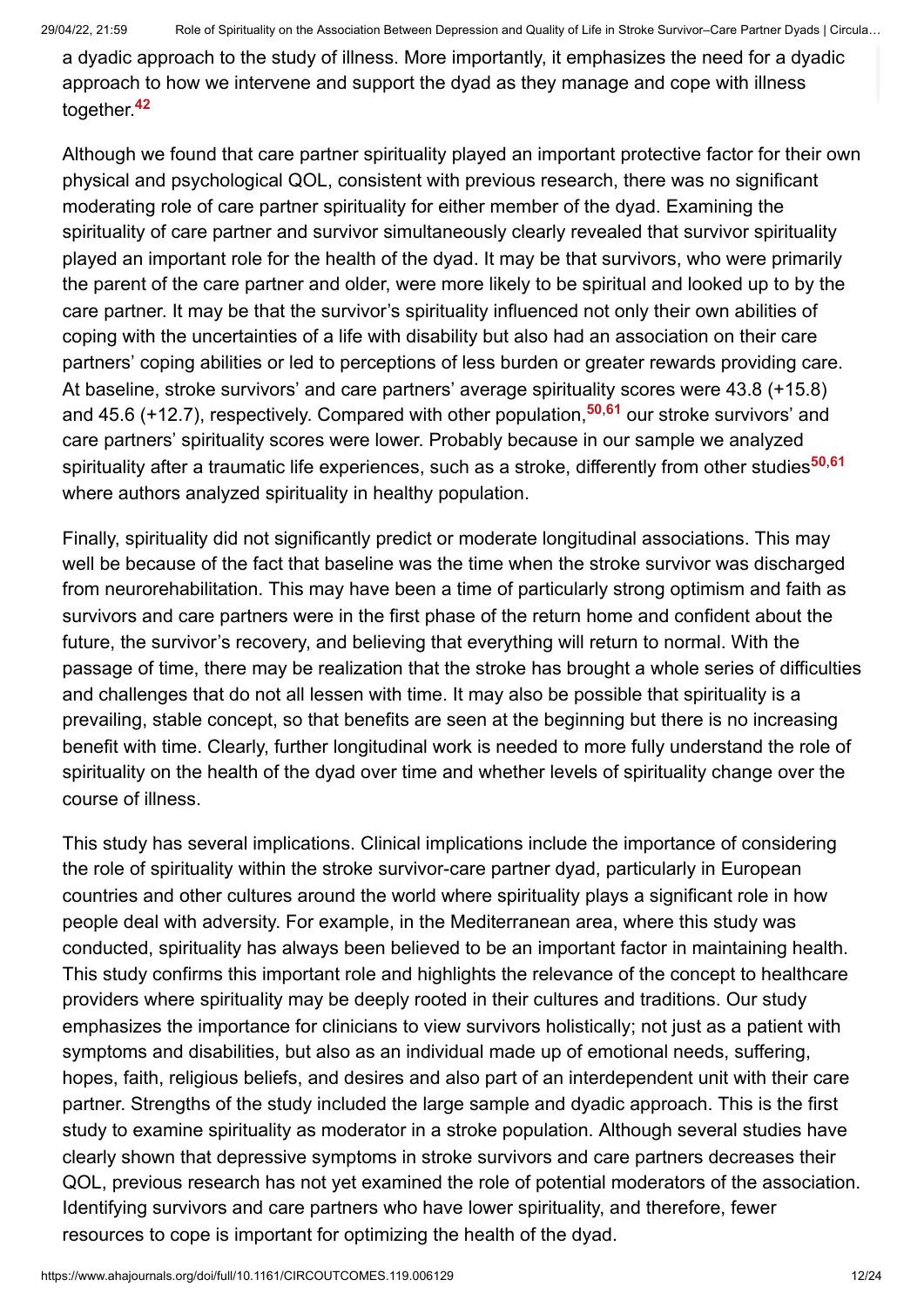This study has several limitations. First, although we have examined spirituality as "an individual's perception of life within the context of the culture and value systems of the society and in relation to the individual's goals, expectations, standards, and concerns"<sup>21</sup> and not as religiosity, our sample was drawn from a predominantly Catholic country. Future research with other religious affiliations may be needed to replicate the findings beyond a Christian culture. Our study was conducted in one European country, limiting the generalizability of the study. Another limitation involves the possible conceptual overlap between the measure of spirituality and that of psychological QOL, although there may be greater conceptual overlap between spirituality and coping (not measured in the current study). More research is needed to untangle the roles of spirituality and coping and psychological QOL. Finally, our sample only included stroke survivors with low-medium disabilities and without significant comorbidities. It would be important to examine these associations in a sample of survivors with more severe illness.

#### **Conclusions**

Despite these limitations, the findings from this study have broad implications for the role of spirituality in relation to QOL in medical-health contexts and the importance of examining such concepts within a dyadic framework. Greater awareness of the importance of spirituality among clinicians and nurses may improve cultural competence in healthcare services and community support in addressing survivor spirituality and strengthen collaborative relationships between healthcare and faith-based organizations to benefit the health of both survivors and their care partners.

#### **Sources of Funding**

This study was funded by the Center of Excellence for Nursing Scholarship, Rome, Italy.

#### **Disclosures**

None.

#### **Footnotes**

Gianluca Pucciarelli, PhD, Department of Biomedicine and Prevention, University of Rome Tor Vergata, Rome, Italy. Email [gianluca.pucciarelli@uniroma2.it](mailto:mailto:gianluca.pucciarelli@uniroma2.it)

# **References**

**1.** Timmis A, Townsend N, Gale C, Grobbee R, Maniadakis N, Flather M, Wilkins E, Wright L, Vos R, Bax J, Blum M, Pinto F, Vardas P; ESC Scientific Document Group. European society of cardiology: cardiovascular disease statistics 2017. **Eur Heart J**. 2018; 39:508–579. doi: 10.1093/eurheartj/ehx628 [Crossref](https://www.ahajournals.org/servlet/linkout?suffix=e_1_3_3_2_2&dbid=16&doi=10.1161%2FCIRCOUTCOMES.119.006129&key=10.1093%2Feurheartj%2Fehx628) | [Medline](https://www.ahajournals.org/servlet/linkout?suffix=e_1_3_3_2_2&dbid=8&doi=10.1161%2FCIRCOUTCOMES.119.006129&key=29190377) | [Google Scholar](http://scholar.google.com/scholar_lookup?hl=en&volume=39&publication_year=2018&pages=508-579&journal=Eur+Heart+J&author=A+Timmis&author=N+Townsend&author=C+Gale&author=R+Grobbee&author=N+Maniadakis&author=M+Flather&author=E+Wilkins&author=L+Wright&author=R+Vos&author=J+Bax&author=M+Blum&author=F+Pinto&author=P+Vardas&title=European+society+of+cardiology%3A+cardiovascular+disease+statistics+2017.)

**2.** e Benjamin EJ, Muntner P, Alonso A, Bittencourt MS, Callaway CW, Carson AP, Chamberlain AM, Chang AR, Cheng S, Das SR, Delling FN, Djousse L, Elkind MSV, Ferguson JF, Fornage M, Jordan LC, Khan SS, Kissela BM, Knutson KL, Kwan TW, Lackland DT, Lewis TT, Lichtman JH,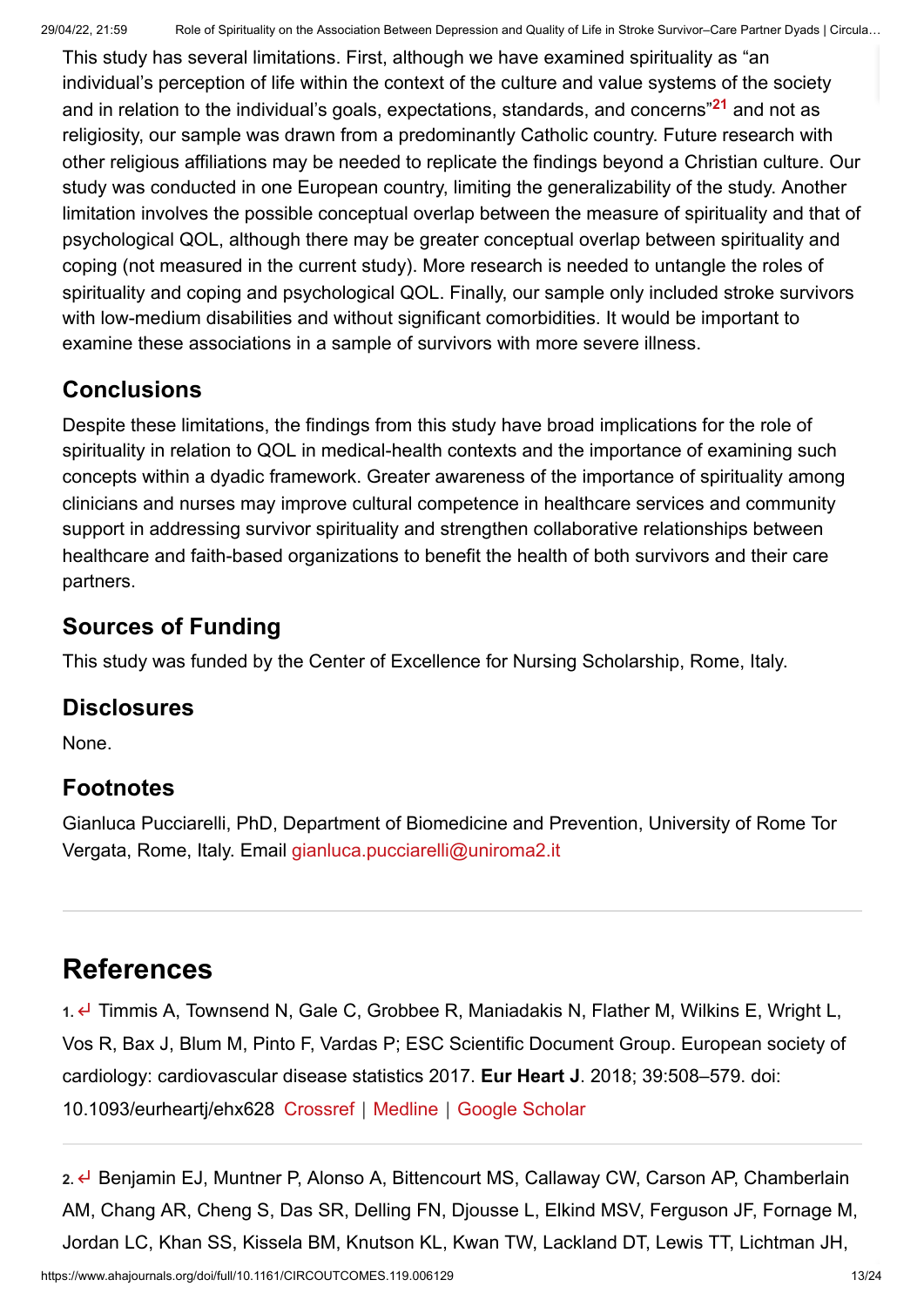Longenecker CT, Loop MS, Lutsey PL, Martin SS, Matsushita K, Moran AE, Mussolino ME, O'Flaherty M, Pandey A, Perak AM, Rosamond WD, Roth GA, Sampson UKA, Satou GM, Schroeder EB, Shah SH, Spartano NL, Stokes A, Tirschwell DL, Tsao CW, Turakhia MP, VanWagner LB, Wilkins JT, Wong SS, Virani SS, American Heart Association Council on Epidemiology, Prevention Statistics Committee, Stroke Statistics Subcommittee. Heart disease and stroke statistics-2019 update: A report from the American Heart Association. **Circulation**. 2019; 139:e56–e528. doi: 10.1161/CIR.0000000000000659 [Link](https://www.ahajournals.org/doi/10.1161/CIR.0000000000000659) | [Google Scholar](http://scholar.google.com/scholar_lookup?hl=en&volume=139&publication_year=2019&pages=e56-e528&journal=Circulation&author=EJ+Benjamin&author=P+Muntner&author=A+Alonso&author=MS+Bittencourt&author=CW+Callaway&author=AP+Carson&author=AM+Chamberlain&author=AR+Chang&author=S+Cheng&author=SR+Das&author=FN+Delling&author=L+Djousse&author=MSV+Elkind&author=JF+Ferguson&author=M+Fornage&author=LC+Jordan&author=SS+Khan&author=BM+Kissela&author=KL+Knutson&author=TW+Kwan&author=DT+Lackland&author=TT+Lewis&author=JH+Lichtman&author=CT+Longenecker&author=MS+Loop&author=PL+Lutsey&author=SS+Martin&author=K+Matsushita&author=AE+Moran&author=ME+Mussolino&author=M+O%E2%80%99Flaherty&author=A+Pandey&author=AM+Perak&author=WD+Rosamond&author=GA+Roth&author=UKA+Sampson&author=GM+Satou&author=EB+Schroeder&author=SH+Shah&author=NL+Spartano&author=A+Stokes&author=DL+Tirschwell&author=CW+Tsao&author=MP+Turakhia&author=LB+VanWagner&author=JT+Wilkins&author=SS+Wong&author=SS+Virani&title=Heart+disease+and+stroke+statistics-2019+update%3A+A+report+from+the+American+Heart+Association.)

**3.** Karnad A, Pannelay A, Boshnakova A, Lovell AD, Cook RG. Stroke prevention in Europe: how are 11 European countries progressing toward the European Society of Cardiology (ESC) recommendations? **Risk Manag Healthc Policy**. 2018; 11:117–125. doi: 10.2147/RMHP.S163439 [Crossref](https://www.ahajournals.org/servlet/linkout?suffix=e_1_3_3_4_2&dbid=16&doi=10.1161%2FCIRCOUTCOMES.119.006129&key=10.2147%2FRMHP.S163439) | [Medline](https://www.ahajournals.org/servlet/linkout?suffix=e_1_3_3_4_2&dbid=8&doi=10.1161%2FCIRCOUTCOMES.119.006129&key=30197544) | [Google Scholar](http://scholar.google.com/scholar_lookup?hl=en&volume=11&publication_year=2018&pages=117-125&journal=Risk+Manag+Healthc+Policy&author=A+Karnad&author=A+Pannelay&author=A+Boshnakova&author=AD+Lovell&author=RG+Cook&title=Stroke+prevention+in+Europe%3A+how+are+11+European+countries+progressing+toward+the+European+Society+of+Cardiology+%28ESC%29+recommendations%3F)

**4.** Pucciarelli G, Ausili D, Rebora P, Arisido MW, Simeone S, Alvaro R, Vellone E. Formal and informal care after stroke: a longitudinal analysis of survivors' post rehabilitation hospital discharge. **J Adv Nurs**. 2019; 75:2495–2505. doi: 10.1111/jan.13998 [Crossref](https://www.ahajournals.org/servlet/linkout?suffix=e_1_3_3_5_2&dbid=16&doi=10.1161%2FCIRCOUTCOMES.119.006129&key=10.1111%2Fjan.13998) | [Medline](https://www.ahajournals.org/servlet/linkout?suffix=e_1_3_3_5_2&dbid=8&doi=10.1161%2FCIRCOUTCOMES.119.006129&key=30883880) | [Google Scholar](http://scholar.google.com/scholar_lookup?hl=en&volume=75&publication_year=2019&pages=2495-2505&journal=J+Adv+Nurs&author=G+Pucciarelli&author=D+Ausili&author=P+Rebora&author=MW+Arisido&author=S+Simeone&author=R+Alvaro&author=E+Vellone&title=Formal+and+informal+care+after+stroke%3A+a+longitudinal+analysis+of+survivors%E2%80%99+post+rehabilitation+hospital+discharge.)

**5.** Wan-Fei K, Hassan STS, Sann LM, Ismail SIF, Raman RA, Ibrahim F. Depression, anxiety and quality of life in stroke survivors and their family caregivers: a pilot study using an actor/partner interdependence model. **Electron Physician**. 2017; 9:4924–4933. doi: 10.19082/4924 [Crossref](https://www.ahajournals.org/servlet/linkout?suffix=e_1_3_3_6_2&dbid=16&doi=10.1161%2FCIRCOUTCOMES.119.006129&key=10.19082%2F4924) | [Medline](https://www.ahajournals.org/servlet/linkout?suffix=e_1_3_3_6_2&dbid=8&doi=10.1161%2FCIRCOUTCOMES.119.006129&key=28979724) | [Google Scholar](http://scholar.google.com/scholar_lookup?hl=en&volume=9&publication_year=2017&pages=4924-4933&journal=Electron+Physician&author=K+Wan-Fei&author=STS+Hassan&author=LM+Sann&author=SIF+Ismail&author=RA+Raman&author=F+Ibrahim&title=Depression%2C+anxiety+and+quality+of+life+in+stroke+survivors+and+their+family+caregivers%3A+a+pilot+study+using+an+actor%2Fpartner+interdependence+model.)

**6.** Pucciarelli G, Ausili D, Galbussera AA, Rebora P, Savini S, Simeone S, Alvaro R, Vellone E. Quality of life, anxiety, depression and burden among stroke caregivers: a longitudinal, observational multicentre study. **J Adv Nurs**. 2020; 35:86–94. doi: 10.1111/jan.13695

#### [Google Scholar](http://scholar.google.com/scholar_lookup?hl=en&volume=35&publication_year=2020&pages=86-94&journal=J+Adv+Nurs&author=G+Pucciarelli&author=D+Ausili&author=AA+Galbussera&author=P+Rebora&author=S+Savini&author=S+Simeone&author=R+Alvaro&author=E+Vellone&title=Quality+of+life%2C+anxiety%2C+depression+and+burden+among+stroke+caregivers%3A+a+longitudinal%2C+observational+multicentre+study.)

**7.** Fei K, Benn EK, Negron R, Arniella G, Tuhrim S, Horowitz CR. Prevalence of depression among stroke survivors: racial-ethnic differences. **Stroke**. 2016; 47:512–515. doi: 10.1161/STROKEAHA.115.010292 [Link](https://www.ahajournals.org/doi/10.1161/strokeaha.115.010292) | [Google Scholar](http://scholar.google.com/scholar_lookup?hl=en&volume=47&publication_year=2016&pages=512-515&journal=Stroke&author=K+Fei&author=EK+Benn&author=R+Negron&author=G+Arniella&author=S+Tuhrim&author=CR+Horowitz&title=Prevalence+of+depression+among+stroke+survivors%3A+racial-ethnic+differences.)

**8.** Matsuzaki S, Hashimoto M, Yuki S, Koyama A, Hirata Y, Ikeda M. The relationship between post-stroke depression and physical recovery. **J Affect Disord**. 2015; 176:56–60. doi: 10.1016/j.jad.2015.01.020 [Crossref](https://www.ahajournals.org/servlet/linkout?suffix=e_1_3_3_9_2&dbid=16&doi=10.1161%2FCIRCOUTCOMES.119.006129&key=10.1016%2Fj.jad.2015.01.020) | [Medline](https://www.ahajournals.org/servlet/linkout?suffix=e_1_3_3_9_2&dbid=8&doi=10.1161%2FCIRCOUTCOMES.119.006129&key=25702600) | [Google Scholar](http://scholar.google.com/scholar_lookup?hl=en&volume=176&publication_year=2015&pages=56-60&journal=J+Affect+Disord&author=S+Matsuzaki&author=M+Hashimoto&author=S+Yuki&author=A+Koyama&author=Y+Hirata&author=M+Ikeda&title=The+relationship+between+post-stroke+depression+and+physical+recovery.)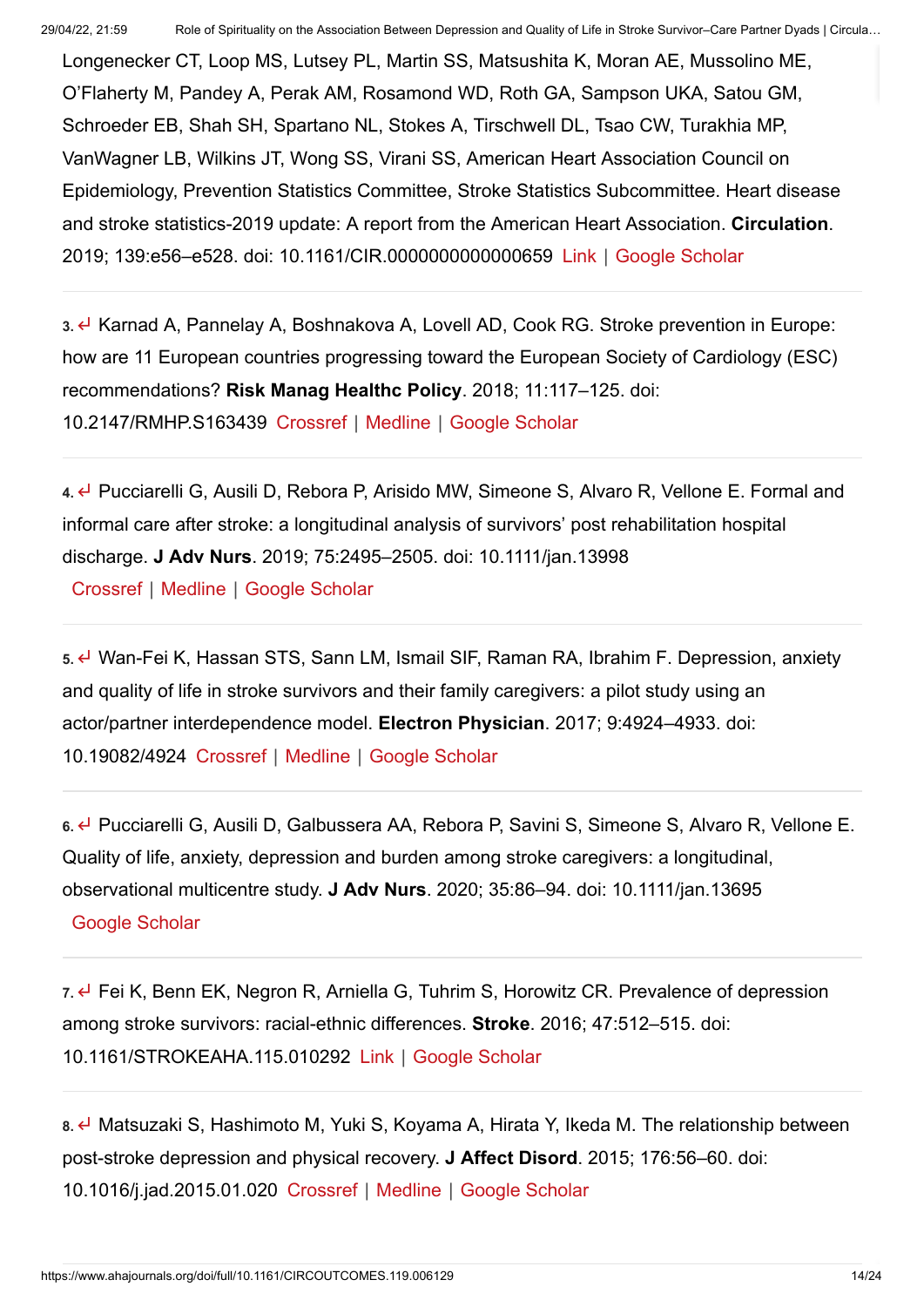**9.** Shi Y, Yang D, Zeng Y, Wu W. Risk factors for post-stroke depression: a meta-analysis. **Front Aging Neurosci**. 2017; 9:218. doi: 10.3389/fnagi.2017.00218 [Crossref](https://www.ahajournals.org/servlet/linkout?suffix=e_1_3_3_10_2&dbid=16&doi=10.1161%2FCIRCOUTCOMES.119.006129&key=10.3389%2Ffnagi.2017.00218) | [Medline](https://www.ahajournals.org/servlet/linkout?suffix=e_1_3_3_10_2&dbid=8&doi=10.1161%2FCIRCOUTCOMES.119.006129&key=28744213) | [Google Scholar](http://scholar.google.com/scholar_lookup?hl=en&volume=9&publication_year=2017&pages=218&journal=Front+Aging+Neurosci&author=Y+Shi&author=D+Yang&author=Y+Zeng&author=W+Wu&title=Risk+factors+for+post-stroke+depression%3A+a+meta-analysis.)

**10.** Park GY, Im S, Lee SJ, Pae CU. The association between post-stroke depression and the activities of daily living/gait balance in patients with first-onset stroke patients. **Psychiatry Investig**. 2016; 13:659–664. doi: 10.4306/pi.2016.13.6.659 [Crossref](https://www.ahajournals.org/servlet/linkout?suffix=e_1_3_3_11_2&dbid=16&doi=10.1161%2FCIRCOUTCOMES.119.006129&key=10.4306%2Fpi.2016.13.6.659) | [Medline](https://www.ahajournals.org/servlet/linkout?suffix=e_1_3_3_11_2&dbid=8&doi=10.1161%2FCIRCOUTCOMES.119.006129&key=27909458) | [Google Scholar](http://scholar.google.com/scholar_lookup?hl=en&volume=13&publication_year=2016&pages=659-664&journal=Psychiatry+Investig&author=GY+Park&author=S+Im&author=SJ+Lee&author=CU+Pae&title=The+association+between+post-stroke+depression+and+the+activities+of+daily+living%2Fgait+balance+in+patients+with+first-onset+stroke+patients.)

**11.** Ahn DH, Lee YJ, Jeong JH, Kim YR, Park JB. The effect of post-stroke depression on rehabilitation outcome and the impact of caregiver type as a factor of post-stroke depression. **Ann Rehabil Med**. 2015; 39:74–80. doi: 10.5535/arm.2015.39.1.74 [Crossref](https://www.ahajournals.org/servlet/linkout?suffix=e_1_3_3_12_2&dbid=16&doi=10.1161%2FCIRCOUTCOMES.119.006129&key=10.5535%2Farm.2015.39.1.74) | [Medline](https://www.ahajournals.org/servlet/linkout?suffix=e_1_3_3_12_2&dbid=8&doi=10.1161%2FCIRCOUTCOMES.119.006129&key=25750875) | [Google Scholar](http://scholar.google.com/scholar_lookup?hl=en&volume=39&publication_year=2015&pages=74-80&journal=Ann+Rehabil+Med&author=DH+Ahn&author=YJ+Lee&author=JH+Jeong&author=YR+Kim&author=JB+Park&title=The+effect+of+post-stroke+depression+on+rehabilitation+outcome+and+the+impact+of+caregiver+type+as+a+factor+of+post-stroke+depression.)

12. ← Bartoli F, Di Brita C, Crocamo C, Clerici M, Carrà G. Early post-stroke depression and mortality: meta-analysis and meta-regression. **Front Psychiatry**. 2018; 9:530. doi: 10.3389/fpsyt.2018.00530 [Crossref](https://www.ahajournals.org/servlet/linkout?suffix=e_1_3_3_13_2&dbid=16&doi=10.1161%2FCIRCOUTCOMES.119.006129&key=10.3389%2Ffpsyt.2018.00530) | [Medline](https://www.ahajournals.org/servlet/linkout?suffix=e_1_3_3_13_2&dbid=8&doi=10.1161%2FCIRCOUTCOMES.119.006129&key=30443225) | [Google Scholar](http://scholar.google.com/scholar_lookup?hl=en&volume=9&publication_year=2018&pages=530&journal=Front+Psychiatry&author=F+Bartoli&author=C+Di+Brita&author=C+Crocamo&author=M+Clerici&author=G+Carr%C3%A0&title=Early+post-stroke+depression+and+mortality%3A+meta-analysis+and+meta-regression.)

13. ← Hu P, Yang Q, Kong L, Hu L, Zeng L. Relationship between the anxiety/depression and care burden of the major caregiver of stroke patients. **Medicine (Baltimore)**. 2018; 97:e12638. doi: 10.1097/MD.0000000000012638 [Crossref](https://www.ahajournals.org/servlet/linkout?suffix=e_1_3_3_14_2&dbid=16&doi=10.1161%2FCIRCOUTCOMES.119.006129&key=10.1097%2FMD.0000000000012638) | [Medline](https://www.ahajournals.org/servlet/linkout?suffix=e_1_3_3_14_2&dbid=8&doi=10.1161%2FCIRCOUTCOMES.119.006129&key=30290641) | [Google Scholar](http://scholar.google.com/scholar_lookup?hl=en&volume=97&publication_year=2018&pages=e12638&journal=Medicine+%28Baltimore%29&author=P+Hu&author=Q+Yang&author=L+Kong&author=L+Hu&author=L+Zeng&title=Relationship+between+the+anxiety%2Fdepression+and+care+burden+of+the+major+caregiver+of+stroke+patients.)

**14.** Graf R, LeLaurin J, Schmitzberger M, Freytes IM, Orozco T, Dang S, Uphold CR. The stroke caregiving trajectory in relation to caregiver depressive symptoms, burden, and intervention outcomes. **Top Stroke Rehabil**. 2017; 24:488–495. doi: 10.1080/10749357.2017.1338371 [Crossref](https://www.ahajournals.org/servlet/linkout?suffix=e_1_3_3_15_2&dbid=16&doi=10.1161%2FCIRCOUTCOMES.119.006129&key=10.1080%2F10749357.2017.1338371) | [Medline](https://www.ahajournals.org/servlet/linkout?suffix=e_1_3_3_15_2&dbid=8&doi=10.1161%2FCIRCOUTCOMES.119.006129&key=28618848) | [Google Scholar](http://scholar.google.com/scholar_lookup?hl=en&volume=24&publication_year=2017&pages=488-495&journal=Top+Stroke+Rehabil&author=R+Graf&author=J+LeLaurin&author=M+Schmitzberger&author=IM+Freytes&author=T+Orozco&author=S+Dang&author=CR+Uphold&title=The+stroke+caregiving+trajectory+in+relation+to+caregiver+depressive+symptoms%2C+burden%2C+and+intervention+outcomes.)

**15.** Pucciarelli G, Vellone E, Savini S, Simeone S, Ausili D, Alvaro R, Lee CS, Lyons KS. Roles of changing physical function and caregiver burden on quality of life in stroke: a longitudinal dyadic analysis. **Stroke**. 2017; 48:733–739. doi: 10.1161/STROKEAHA.116.014989 [Link](https://www.ahajournals.org/doi/10.1161/STROKEAHA.116.014989) | [Google Scholar](http://scholar.google.com/scholar_lookup?hl=en&volume=48&publication_year=2017&pages=733-739&journal=Stroke&author=G+Pucciarelli&author=E+Vellone&author=S+Savini&author=S+Simeone&author=D+Ausili&author=R+Alvaro&author=CS+Lee&author=KS+Lyons&title=Roles+of+changing+physical+function+and+caregiver+burden+on+quality+of+life+in+stroke%3A+a+longitudinal+dyadic+analysis.)

**16.** Pucciarelli G, Lee CS, Lyons KS, Simeone S, Alvaro R, Vellone E. Quality of life trajectories among stroke survivors and the related changes in caregiver outcomes: a growth mixture study. **Arch Phys Med Rehabil**. 2019; 100:433–440.e1. doi: 10.1016/j.apmr.2018.07.428 [Crossref](https://www.ahajournals.org/servlet/linkout?suffix=e_1_3_3_17_2&dbid=16&doi=10.1161%2FCIRCOUTCOMES.119.006129&key=10.1016%2Fj.apmr.2018.07.428) | [Medline](https://www.ahajournals.org/servlet/linkout?suffix=e_1_3_3_17_2&dbid=8&doi=10.1161%2FCIRCOUTCOMES.119.006129&key=30130516) | [Google Scholar](http://scholar.google.com/scholar_lookup?hl=en&volume=100&publication_year=2019&pages=433-440.e1&journal=Arch+Phys+Med+Rehabil&author=G+Pucciarelli&author=CS+Lee&author=KS+Lyons&author=S+Simeone&author=R+Alvaro&author=E+Vellone&title=Quality+of+life+trajectories+among+stroke+survivors+and+the+related+changes+in+caregiver+outcomes%3A+a+growth+mixture+study.)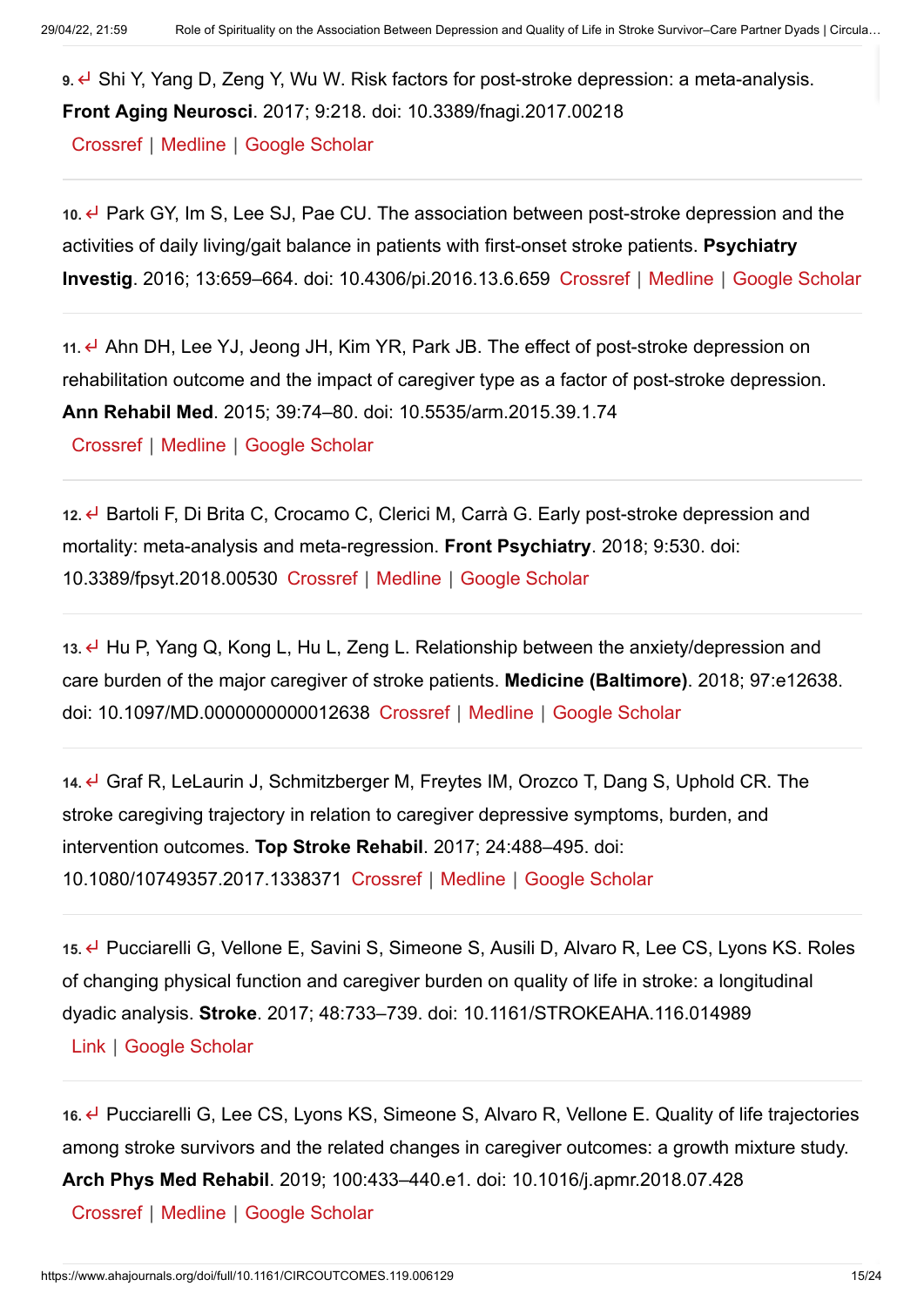17. ♦ Baron RM, Kenny DA. The moderator-mediator variable distinction in social psychological research: conceptual, strategic, and statistical considerations. **J Pers Soc Psychol**. 1986; 51:1173–1182. doi: 10.1037//0022-3514.51.6.1173 [Crossref](https://www.ahajournals.org/servlet/linkout?suffix=e_1_3_3_18_2&dbid=16&doi=10.1161%2FCIRCOUTCOMES.119.006129&key=10.1037%2F0022-3514.51.6.1173) | [Medline](https://www.ahajournals.org/servlet/linkout?suffix=e_1_3_3_18_2&dbid=8&doi=10.1161%2FCIRCOUTCOMES.119.006129&key=3806354) | [Google Scholar](http://scholar.google.com/scholar_lookup?hl=en&volume=51&publication_year=1986&pages=1173-1182&journal=J+Pers+Soc+Psychol&author=RM+Baron&author=DA+Kenny&title=The+moderator-mediator+variable+distinction+in+social+psychological+research%3A+conceptual%2C+strategic%2C+and+statistical+considerations.)

**18.** Barton KS, Tate T, Lau N, Taliesin KB, Waldman ED, Rosenberg AR. "I'm Not a Spiritual Person." How hope might facilitate conversations about spirituality among teens and young adults with cancer. **J Pain Symptom Manage**. 2018; 55:1599–1608. doi: 10.1016/j.jpainsymman.2018.02.001 [Crossref](https://www.ahajournals.org/servlet/linkout?suffix=e_1_3_3_19_2&dbid=16&doi=10.1161%2FCIRCOUTCOMES.119.006129&key=10.1016%2Fj.jpainsymman.2018.02.001) | [Medline](https://www.ahajournals.org/servlet/linkout?suffix=e_1_3_3_19_2&dbid=8&doi=10.1161%2FCIRCOUTCOMES.119.006129&key=29428188) | [Google Scholar](http://scholar.google.com/scholar_lookup?hl=en&volume=55&publication_year=2018&pages=1599-1608&journal=J+Pain+Symptom+Manage&author=KS+Barton&author=T+Tate&author=N+Lau&author=KB+Taliesin&author=ED+Waldman&author=AR+Rosenberg&title=%E2%80%9CI%E2%80%99m+Not+a+Spiritual+Person.%E2%80%9D+How+hope+might+facilitate+conversations+about+spirituality+among+teens+and+young+adults+with+cancer.)

**19.** Pearce MJ, Medoff D, Lawrence RE, Dixon L. Religious coping among adults caring for family members with serious mental illness. **Community Ment Health J**. 2016; 52:194–202. doi: 10.1007/s10597-015-9875-3 [Crossref](https://www.ahajournals.org/servlet/linkout?suffix=e_1_3_3_20_2&dbid=16&doi=10.1161%2FCIRCOUTCOMES.119.006129&key=10.1007%2Fs10597-015-9875-3) | [Medline](https://www.ahajournals.org/servlet/linkout?suffix=e_1_3_3_20_2&dbid=8&doi=10.1161%2FCIRCOUTCOMES.119.006129&key=25895855) | [Google Scholar](http://scholar.google.com/scholar_lookup?hl=en&volume=52&publication_year=2016&pages=194-202&journal=Community+Ment+Health+J&author=MJ+Pearce&author=D+Medoff&author=RE+Lawrence&author=L+Dixon&title=Religious+coping+among+adults+caring+for+family+members+with+serious+mental+illness.)

**20.** Movafagh A, Heidari MH, Abdoljabbari M, Mansouri N, Taghavi A, Karamatinia A, Mehrvar N, Hashemi M, Ghazi M. Spiritual therapy in coping with cancer as a complementary medical preventive practice. **J Cancer Prev**. 2017; 22:82–88. doi: 10.15430/JCP.2017.22.2.82 [Crossref](https://www.ahajournals.org/servlet/linkout?suffix=e_1_3_3_21_2&dbid=16&doi=10.1161%2FCIRCOUTCOMES.119.006129&key=10.15430%2FJCP.2017.22.2.82) | [Medline](https://www.ahajournals.org/servlet/linkout?suffix=e_1_3_3_21_2&dbid=8&doi=10.1161%2FCIRCOUTCOMES.119.006129&key=28698861) | [Google Scholar](http://scholar.google.com/scholar_lookup?hl=en&volume=22&publication_year=2017&pages=82-88&journal=J+Cancer+Prev&author=A+Movafagh&author=MH+Heidari&author=M+Abdoljabbari&author=N+Mansouri&author=A+Taghavi&author=A+Karamatinia&author=N+Mehrvar&author=M+Hashemi&author=M+Ghazi&title=Spiritual+therapy+in+coping+with+cancer+as+a+complementary+medical+preventive+practice.)

**21.** Whoqol Srpb Group. A cross-cultural study of spirituality, religion, and personal beliefs as components of quality of life. **Social Sci Med**. 2006; 62:1486–1497.

[Crossref](https://www.ahajournals.org/servlet/linkout?suffix=e_1_3_3_22_2&dbid=16&doi=10.1161%2FCIRCOUTCOMES.119.006129&key=10.1016%2Fj.socscimed.2005.08.001) | [Medline](https://www.ahajournals.org/servlet/linkout?suffix=e_1_3_3_22_2&dbid=8&doi=10.1161%2FCIRCOUTCOMES.119.006129&key=16168541) | [Google Scholar](http://scholar.google.com/scholar?hl=en&q=Whoqol+Srpb+Group.+A+cross-cultural+study+of+spirituality%2C+religion%2C+and+personal+beliefs+as+components+of+quality+of+life.Social+Sci+Med.+2006%3B62%3A1486%E2%80%931497.)

**22.** Reynolds D. Spirituality as a coping mechanism for individuals with parkinson's disease. **J Christ Nurs**. 2017; 34:190–194. doi: 10.1097/CNJ.0000000000000392 [Crossref](https://www.ahajournals.org/servlet/linkout?suffix=e_1_3_3_23_2&dbid=16&doi=10.1161%2FCIRCOUTCOMES.119.006129&key=10.1097%2FCNJ.0000000000000392) | [Medline](https://www.ahajournals.org/servlet/linkout?suffix=e_1_3_3_23_2&dbid=8&doi=10.1161%2FCIRCOUTCOMES.119.006129&key=28604530) | [Google Scholar](http://scholar.google.com/scholar_lookup?hl=en&volume=34&publication_year=2017&pages=190-194&journal=J+Christ+Nurs&author=D+Reynolds&title=Spirituality+as+a+coping+mechanism+for+individuals+with+parkinson%E2%80%99s+disease.)

23. ← Gholamzadeh S, Hamid TA, Basri H, Sharif F, Ibrahim R, Religious coping and psychological well-being among Iranian stroke caregivers. **Iran J Nurs Midwifery Res**. 2014; 19:478–484. [Medline](https://www.ahajournals.org/servlet/linkout?suffix=e_1_3_3_24_2&dbid=8&doi=10.1161%2FCIRCOUTCOMES.119.006129&key=25400675) | [Google Scholar](http://scholar.google.com/scholar_lookup?hl=en&volume=19&publication_year=2014&pages=478-484&journal=Iran+J+Nurs+Midwifery+Res&author=S+Gholamzadeh&author=TA+Hamid&author=H+Basri&author=F+Sharif&author=R+Ibrahim&title=Religious+coping+and+psychological+well-being+among+Iranian+stroke+caregivers.)

**24.** Torabi Chafjiri R, Navabi N, Shamsalinia A, Ghaffari F. The relationship between the spiritual attitude of the family caregivers of older patients with stroke and their burden. **Clin Interv Aging**. 2017; 12:453–458. doi: 10.2147/CIA.S121285

[Crossref](https://www.ahajournals.org/servlet/linkout?suffix=e_1_3_3_25_2&dbid=16&doi=10.1161%2FCIRCOUTCOMES.119.006129&key=10.2147%2FCIA.S121285) | [Medline](https://www.ahajournals.org/servlet/linkout?suffix=e_1_3_3_25_2&dbid=8&doi=10.1161%2FCIRCOUTCOMES.119.006129&key=28280318) | [Google Scholar](http://scholar.google.com/scholar_lookup?hl=en&volume=12&publication_year=2017&pages=453-458&journal=Clin+Interv+Aging&author=R+Torabi+Chafjiri&author=N+Navabi&author=A+Shamsalinia&author=F+Ghaffari&title=The+relationship+between+the+spiritual+attitude+of+the+family+caregivers+of+older+patients+with+stroke+and+their+burden.)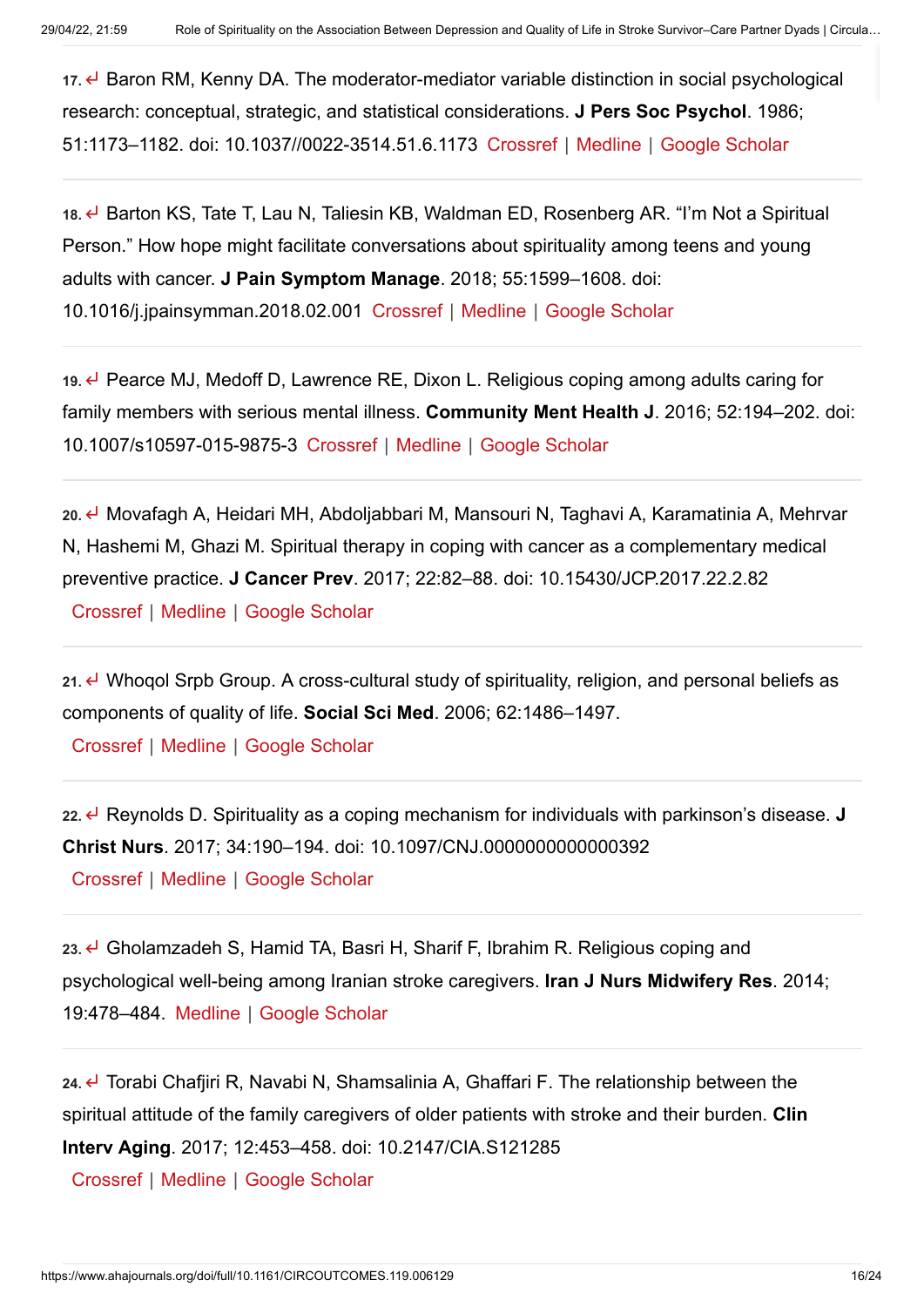**25.** Giaquinto S, Sarno S, Dall'Armi V, Spiridigliozzi C. Religious and spiritual beliefs in stroke rehabilitation. **Clin Exp Hypertens**. 2010; 32:329–334. doi: 10.3109/10641960903443566 [Crossref](https://www.ahajournals.org/servlet/linkout?suffix=e_1_3_3_26_2&dbid=16&doi=10.1161%2FCIRCOUTCOMES.119.006129&key=10.3109%2F10641960903443566) | [Medline](https://www.ahajournals.org/servlet/linkout?suffix=e_1_3_3_26_2&dbid=8&doi=10.1161%2FCIRCOUTCOMES.119.006129&key=21028994) | [Google Scholar](http://scholar.google.com/scholar_lookup?hl=en&volume=32&publication_year=2010&pages=329-334&journal=Clin+Exp+Hypertens&author=S+Giaquinto&author=S+Sarno&author=V+Dall%E2%80%99Armi&author=C+Spiridigliozzi&title=Religious+and+spiritual+beliefs+in+stroke+rehabilitation.)

**26.** Büssing A, Baumann K, Hvidt NC, Koenig HG, Puchalski CM, Swinton J. Spirituality and health. **Evid Based Complement Alternat Med**. 2014; 2014:682817. doi: 10.1155/2014/682817 [Crossref](https://www.ahajournals.org/servlet/linkout?suffix=e_1_3_3_27_2&dbid=16&doi=10.1161%2FCIRCOUTCOMES.119.006129&key=10.1155%2F2014%2F682817) | [Medline](https://www.ahajournals.org/servlet/linkout?suffix=e_1_3_3_27_2&dbid=8&doi=10.1161%2FCIRCOUTCOMES.119.006129&key=24616739) | [Google Scholar](http://scholar.google.com/scholar_lookup?hl=en&volume=2014&publication_year=2014&pages=682817&journal=Evid+Based+Complement+Alternat+Med&author=A+B%C3%BCssing&author=K+Baumann&author=NC+Hvidt&author=HG+Koenig&author=CM+Puchalski&author=J+Swinton&title=Spirituality+and+health.)

**27.** Morgenstern LB, Sánchez BN, Skolarus LE, Garcia N, Risser JM, Wing JJ, Smith MA, Zahuranec DB, Lisabeth LD. Fatalism, optimism, spirituality, depressive symptoms, and stroke outcome: a population-based analysis. **Stroke**. 2011; 42:3518–3523. doi: 10.1161/STROKEAHA.111.625491 [Link](https://www.ahajournals.org/doi/10.1161/STROKEAHA.111.625491) | [Google Scholar](http://scholar.google.com/scholar_lookup?hl=en&volume=42&publication_year=2011&pages=3518-3523&journal=Stroke&author=LB+Morgenstern&author=BN+S%C3%A1nchez&author=LE+Skolarus&author=N+Garcia&author=JM+Risser&author=JJ+Wing&author=MA+Smith&author=DB+Zahuranec&author=LD+Lisabeth&title=Fatalism%2C+optimism%2C+spirituality%2C+depressive+symptoms%2C+and+stroke+outcome%3A+a+population-based+analysis.)

28. ← Bamonti P, Lombardi S, Duberstein PR, King DA, Van Orden KA. Spirituality attenuates the association between depression symptom severity and meaning in life. **Aging Ment Health**. 2016; 20:494–499. doi: 10.1080/13607863.2015.1021752 [Crossref](https://www.ahajournals.org/servlet/linkout?suffix=e_1_3_3_29_2&dbid=16&doi=10.1161%2FCIRCOUTCOMES.119.006129&key=10.1080%2F13607863.2015.1021752) | [Medline](https://www.ahajournals.org/servlet/linkout?suffix=e_1_3_3_29_2&dbid=8&doi=10.1161%2FCIRCOUTCOMES.119.006129&key=25808754) | [Google Scholar](http://scholar.google.com/scholar_lookup?hl=en&volume=20&publication_year=2016&pages=494-499&journal=Aging+Ment+Health&author=P+Bamonti&author=S+Lombardi&author=PR+Duberstein&author=DA+King&author=KA+Van+Orden&title=Spirituality+attenuates+the+association+between+depression+symptom+severity+and+meaning+in+life.)

**29.** Talib MA, Abdollahi A. Spirituality moderates hopelessness, depression, and suicidal behavior among malaysian adolescents. **J Relig Health**. 2017; 56:784–795. doi: 10.1007/s10943-015-0133-3 [Crossref](https://www.ahajournals.org/servlet/linkout?suffix=e_1_3_3_30_2&dbid=16&doi=10.1161%2FCIRCOUTCOMES.119.006129&key=10.1007%2Fs10943-015-0133-3) | [Medline](https://www.ahajournals.org/servlet/linkout?suffix=e_1_3_3_30_2&dbid=8&doi=10.1161%2FCIRCOUTCOMES.119.006129&key=26429729) | [Google Scholar](http://scholar.google.com/scholar_lookup?hl=en&volume=56&publication_year=2017&pages=784-795&journal=J+Relig+Health&author=MA+Talib&author=A+Abdollahi&title=Spirituality+moderates+hopelessness%2C+depression%2C+and+suicidal+behavior+among+malaysian+adolescents.)

**30.** Isaac KS, Hay JL, Lubetkin EI. Incorporating spirituality in primary care. **J Relig Health**. 2016; 55:1065–1077. doi: 10.1007/s10943-016-0190-2 [Crossref](https://www.ahajournals.org/servlet/linkout?suffix=e_1_3_3_31_2&dbid=16&doi=10.1161%2FCIRCOUTCOMES.119.006129&key=10.1007%2Fs10943-016-0190-2) | [Medline](https://www.ahajournals.org/servlet/linkout?suffix=e_1_3_3_31_2&dbid=8&doi=10.1161%2FCIRCOUTCOMES.119.006129&key=26832335) | [Google Scholar](http://scholar.google.com/scholar_lookup?hl=en&volume=55&publication_year=2016&pages=1065-1077&journal=J+Relig+Health&author=KS+Isaac&author=JL+Hay&author=EI+Lubetkin&title=Incorporating+spirituality+in+primary+care.)

**31.** Travado L, Grassi L, Gil F, Martins C, Ventura C, Bairradas J; Southern European Psycho-Oncology Study Group. Do spirituality and faith make a difference? Report from the Southern European Psycho-Oncology Study Group. **Palliat Support Care**. 2010; 8:405–413. doi: 10.1017/S147895151000026X [Crossref](https://www.ahajournals.org/servlet/linkout?suffix=e_1_3_3_32_2&dbid=16&doi=10.1161%2FCIRCOUTCOMES.119.006129&key=10.1017%2FS147895151000026X) | [Medline](https://www.ahajournals.org/servlet/linkout?suffix=e_1_3_3_32_2&dbid=8&doi=10.1161%2FCIRCOUTCOMES.119.006129&key=20875203) | [Google Scholar](http://scholar.google.com/scholar_lookup?hl=en&volume=8&publication_year=2010&pages=405-413&journal=Palliat+Support+Care&author=L+Travado&author=L+Grassi&author=F+Gil&author=C+Martins&author=C+Ventura&author=J+Bairradas&title=Do+spirituality+and+faith+make+a+difference%3F+Report+from+the+Southern+European+Psycho-Oncology+Study+Group.)

**32.** Campesino M, Belyea M, Schwartz G. Spirituality and cultural identification among Latino and Non-Latino College Students. **Hisp Health Care Int**. 2009; 7:72. doi: 10.1891/1540- 4153.7.2.72 [Crossref](https://www.ahajournals.org/servlet/linkout?suffix=e_1_3_3_33_2&dbid=16&doi=10.1161%2FCIRCOUTCOMES.119.006129&key=10.1891%2F1540-4153.7.2.72) | [Medline](https://www.ahajournals.org/servlet/linkout?suffix=e_1_3_3_33_2&dbid=8&doi=10.1161%2FCIRCOUTCOMES.119.006129&key=20165566) | [Google Scholar](http://scholar.google.com/scholar_lookup?hl=en&volume=7&publication_year=2009&pages=72&journal=Hisp+Health+Care+Int&author=M+Campesino&author=M+Belyea&author=G+Schwartz&title=Spirituality+and+cultural+identification+among+Latino+and+Non-Latino+College+Students.)

**33.** Arrey AE, Bilsen J, Lacor P, Deschepper R. Spirituality/Religiosity: a cultural and psychological resource among sub-Saharan African migrant women with HIV/AIDS in Belgium.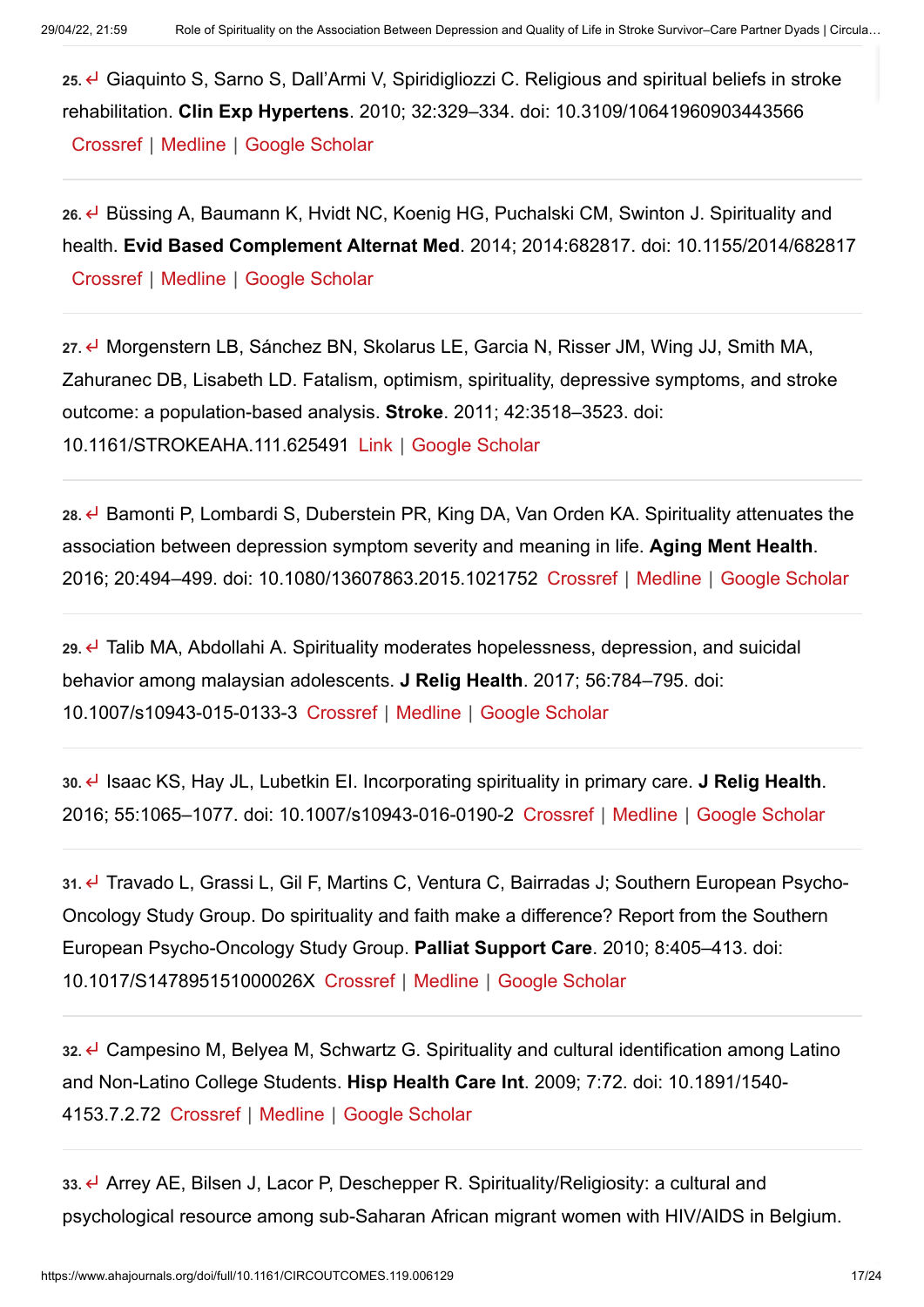**PLoS One**. 2016; 11:e0159488. doi: 10.1371/journal.pone.0159488

[Crossref](https://www.ahajournals.org/servlet/linkout?suffix=e_1_3_3_34_2&dbid=16&doi=10.1161%2FCIRCOUTCOMES.119.006129&key=10.1371%2Fjournal.pone.0159488) | [Medline](https://www.ahajournals.org/servlet/linkout?suffix=e_1_3_3_34_2&dbid=8&doi=10.1161%2FCIRCOUTCOMES.119.006129&key=27447487) | [Google Scholar](http://scholar.google.com/scholar_lookup?hl=en&volume=11&publication_year=2016&pages=e0159488&journal=PLoS+One&author=AE+Arrey&author=J+Bilsen&author=P+Lacor&author=R+Deschepper&title=Spirituality%2FReligiosity%3A+a+cultural+and+psychological+resource+among+sub-Saharan+African+migrant+women+with+HIV%2FAIDS+in+Belgium.)

**34.** Karches KE, Chung GS, Arora V, Meltzer DO, Curlin FA. Religiosity, spirituality, and end-oflife planning: a single-site survey of medical inpatients. **J Pain Symptom Manage**. 2012; 44:843–851. doi: 10.1016/j.jpainsymman.2011.12.277 [Crossref](https://www.ahajournals.org/servlet/linkout?suffix=e_1_3_3_35_2&dbid=16&doi=10.1161%2FCIRCOUTCOMES.119.006129&key=10.1016%2Fj.jpainsymman.2011.12.277) | [Medline](https://www.ahajournals.org/servlet/linkout?suffix=e_1_3_3_35_2&dbid=8&doi=10.1161%2FCIRCOUTCOMES.119.006129&key=22727947) | [Google Scholar](http://scholar.google.com/scholar_lookup?hl=en&volume=44&publication_year=2012&pages=843-851&journal=J+Pain+Symptom+Manage&author=KE+Karches&author=GS+Chung&author=V+Arora&author=DO+Meltzer&author=FA+Curlin&title=Religiosity%2C+spirituality%2C+and+end-of-life+planning%3A+a+single-site+survey+of+medical+inpatients.)

**35.** e Srikanthan A, Reid RL. Religious and cultural influences on contraception. **J Obstet Gynaecol Can**. 2008; 30:129–137. doi: 10.1016/S1701-2163(16)32736-0 [Crossref](https://www.ahajournals.org/servlet/linkout?suffix=e_1_3_3_36_2&dbid=16&doi=10.1161%2FCIRCOUTCOMES.119.006129&key=10.1016%2FS1701-2163%2816%2932736-0) | [Medline](https://www.ahajournals.org/servlet/linkout?suffix=e_1_3_3_36_2&dbid=8&doi=10.1161%2FCIRCOUTCOMES.119.006129&key=18254994) | [Google Scholar](http://scholar.google.com/scholar_lookup?hl=en&volume=30&publication_year=2008&pages=129-137&journal=J+Obstet+Gynaecol+Can&author=A+Srikanthan&author=RL+Reid&title=Religious+and+cultural+influences+on+contraception.)

**36.** Heta McIntosh DN. Religion as schema, with implications for the relation between religion and coping. **Int J Psychol Relig**. 1995; 5:1–16. [Crossref](https://www.ahajournals.org/servlet/linkout?suffix=e_1_3_3_37_2&dbid=16&doi=10.1161%2FCIRCOUTCOMES.119.006129&key=10.1207%2Fs15327582ijpr0501_1) | [Google Scholar](http://scholar.google.com/scholar_lookup?hl=en&volume=5&publication_year=1995&pages=1-16&journal=Int+J+Psychol+Relig&author=DN+McIntosh&title=Religion+as+schema%2C+with+implications+for+the+relation+between+religion+and+coping.)

**37.** Williams DR, Larson DB, Buckler RE, Heckmann RC, Pyle CM. Religion and psychological distress in a community sample. **Soc Sci Med**. 1991; 32:1257–1262. doi: 10.1016/0277- 9536(91)90040-j [Crossref](https://www.ahajournals.org/servlet/linkout?suffix=e_1_3_3_38_2&dbid=16&doi=10.1161%2FCIRCOUTCOMES.119.006129&key=10.1016%2F0277-9536%2891%2990040-J) | [Medline](https://www.ahajournals.org/servlet/linkout?suffix=e_1_3_3_38_2&dbid=8&doi=10.1161%2FCIRCOUTCOMES.119.006129&key=2068608) | [Google Scholar](http://scholar.google.com/scholar_lookup?hl=en&volume=32&publication_year=1991&pages=1257-1262&journal=Soc+Sci+Med&author=DR+Williams&author=DB+Larson&author=RE+Buckler&author=RC+Heckmann&author=CM+Pyle&title=Religion+and+psychological+distress+in+a+community+sample.)

**38.** Pearlin LI, Schooler C. The structure of coping. **J Health Soc Behav**. 1978; 19:2–21. [Crossref](https://www.ahajournals.org/servlet/linkout?suffix=e_1_3_3_39_2&dbid=16&doi=10.1161%2FCIRCOUTCOMES.119.006129&key=10.2307%2F2136319) | [Medline](https://www.ahajournals.org/servlet/linkout?suffix=e_1_3_3_39_2&dbid=8&doi=10.1161%2FCIRCOUTCOMES.119.006129&key=649936) | [Google Scholar](http://scholar.google.com/scholar_lookup?hl=en&volume=19&publication_year=1978&pages=2-21&journal=J+Health+Soc+Behav&author=LI+Pearlin&author=C+Schooler&title=The+structure+of+coping.)

**39.** Park CL, Masters KS, Salsman JM, Wachholtz A, Clements AD, Salmoirago-Blotcher E, Trevino K, Wischenka DM. Advancing our understanding of religion and spirituality in the context of behavioral medicine. **J Behav Med**. 2017; 40:39–51. doi: 10.1007/s10865-016-9755-5 [Crossref](https://www.ahajournals.org/servlet/linkout?suffix=e_1_3_3_40_2&dbid=16&doi=10.1161%2FCIRCOUTCOMES.119.006129&key=10.1007%2Fs10865-016-9755-5) | [Medline](https://www.ahajournals.org/servlet/linkout?suffix=e_1_3_3_40_2&dbid=8&doi=10.1161%2FCIRCOUTCOMES.119.006129&key=27342616) | [Google Scholar](http://scholar.google.com/scholar_lookup?hl=en&volume=40&publication_year=2017&pages=39-51&journal=J+Behav+Med&author=CL+Park&author=KS+Masters&author=JM+Salsman&author=A+Wachholtz&author=AD+Clements&author=E+Salmoirago-Blotcher&author=K+Trevino&author=DM+Wischenka&title=Advancing+our+understanding+of+religion+and+spirituality+in+the+context+of+behavioral+medicine.)

**40.** Lee BJ. Moderating effects of religious/spiritual coping in the relation between perceived stress and psychological well-being. **Pastoral Psychol**. 2007; 55:751–759.

[Crossref](https://www.ahajournals.org/servlet/linkout?suffix=e_1_3_3_41_2&dbid=16&doi=10.1161%2FCIRCOUTCOMES.119.006129&key=10.1007%2Fs11089-007-0080-3) | [Google Scholar](http://scholar.google.com/scholar_lookup?hl=en&volume=55&publication_year=2007&pages=751-759&journal=Pastoral+Psychol&author=BJ+Lee&title=Moderating+effects+of+religious%2Fspiritual+coping+in+the+relation+between+perceived+stress+and+psychological+well-being.)

**41.** Kumar V, Kumar S. Workplace spirituality as a moderator in relation between stress and health: an exploratory empirical assessment. **Int Rev Psychiatry**. 2014; 26:344–351. doi: 10.3109/09540261.2014.924909 [Crossref](https://www.ahajournals.org/servlet/linkout?suffix=e_1_3_3_42_2&dbid=16&doi=10.1161%2FCIRCOUTCOMES.119.006129&key=10.3109%2F09540261.2014.924909) | [Medline](https://www.ahajournals.org/servlet/linkout?suffix=e_1_3_3_42_2&dbid=8&doi=10.1161%2FCIRCOUTCOMES.119.006129&key=24953153) | [Google Scholar](http://scholar.google.com/scholar_lookup?hl=en&volume=26&publication_year=2014&pages=344-351&journal=Int+Rev+Psychiatry&author=V+Kumar&author=S+Kumar&title=Workplace+spirituality+as+a+moderator+in+relation+between+stress+and+health%3A+an+exploratory+empirical+assessment.)

**42.** Lyons KS, Lee CS. The theory of dyadic illness management. **J Fam Nurs**. 2018; 24:8–28. doi: 10.1177/1074840717745669 [Crossref](https://www.ahajournals.org/servlet/linkout?suffix=e_1_3_3_43_2&dbid=16&doi=10.1161%2FCIRCOUTCOMES.119.006129&key=10.1177%2F1074840717745669) | [Medline](https://www.ahajournals.org/servlet/linkout?suffix=e_1_3_3_43_2&dbid=8&doi=10.1161%2FCIRCOUTCOMES.119.006129&key=29353528) | [Google Scholar](http://scholar.google.com/scholar_lookup?hl=en&volume=24&publication_year=2018&pages=8-28&journal=J+Fam+Nurs&author=KS+Lyons&author=CS+Lee&title=The+theory+of+dyadic+illness+management.)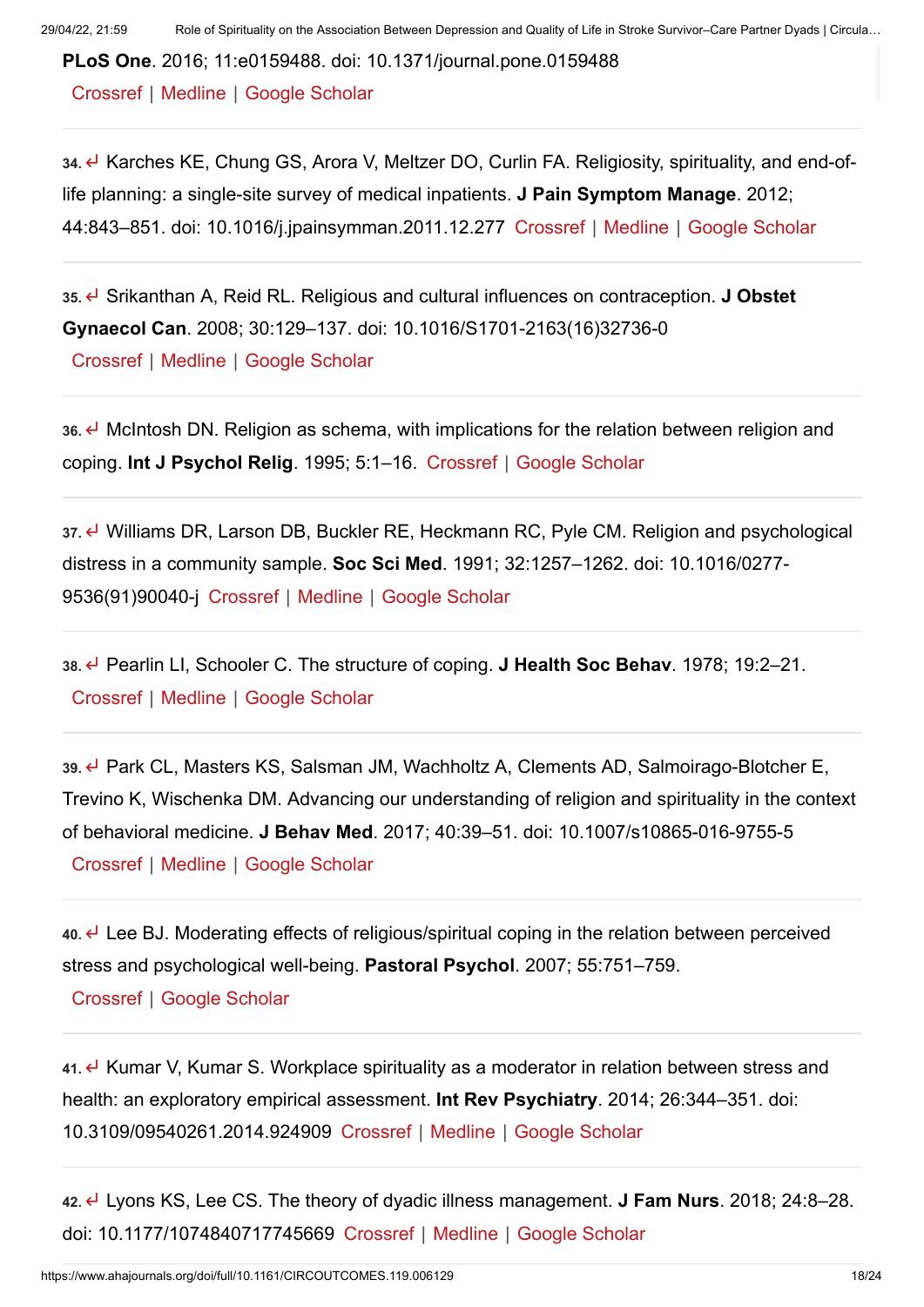**43.** Garcia RL, Kenny DA, Ledermann T. Moderation in the actor–partner interdependence model. **Pers Relat**. 2015; 22:8–29. doi: 10.1111/pere.12060 [Crossref](https://www.ahajournals.org/servlet/linkout?suffix=e_1_3_3_44_2&dbid=16&doi=10.1161%2FCIRCOUTCOMES.119.006129&key=10.1111%2Fpere.12060) | [Google Scholar](http://scholar.google.com/scholar_lookup?hl=en&volume=22&publication_year=2015&pages=8-29&journal=Pers+Relat&author=RL+Garcia&author=DA+Kenny&author=T+Ledermann&title=Moderation+in+the+actor%E2%80%93partner+interdependence+model.)

**44.** The\_WHOQOL\_Group. Development of the world health organization whoqol-bref quality of life assessment. The whoqol group. **Psychol Med**. 1998; 28:551–558. doi: 10.1017/s0033291798006667 [Crossref](https://www.ahajournals.org/servlet/linkout?suffix=e_1_3_3_45_2&dbid=16&doi=10.1161%2FCIRCOUTCOMES.119.006129&key=10.1017%2FS0033291798006667) | [Medline](https://www.ahajournals.org/servlet/linkout?suffix=e_1_3_3_45_2&dbid=8&doi=10.1161%2FCIRCOUTCOMES.119.006129&key=9626712) | [Google Scholar](http://scholar.google.com/scholar?hl=en&q=The_WHOQOL_Group.+Development+of+the+world+health+organization+whoqol-bref+quality+of+life+assessment.+The+whoqol+group.Psychol+Med.+1998%3B28%3A551%E2%80%93558.+doi%3A+10.1017%2Fs0033291798006667)

**45.** Lin CY, Hwang JS, Wang WC, Lai WW, Su WC, Wu TY, Yao G, Wang JD. Psychometric evaluation of the WHOQOL-BREF, Taiwan version, across five kinds of Taiwanese cancer survivors: Rasch analysis and confirmatory factor analysis. **J Formos Med Assoc**. 2019; 118(1 Pt 2):215–222. doi: 10.1016/j.jfma.2018.03.018 [Crossref](https://www.ahajournals.org/servlet/linkout?suffix=e_1_3_3_46_2&dbid=16&doi=10.1161%2FCIRCOUTCOMES.119.006129&key=10.1016%2Fj.jfma.2018.03.018) | [Medline](https://www.ahajournals.org/servlet/linkout?suffix=e_1_3_3_46_2&dbid=8&doi=10.1161%2FCIRCOUTCOMES.119.006129&key=29661488) | [Google Scholar](http://scholar.google.com/scholar_lookup?hl=en&volume=118&publication_year=2019&pages=215-222&journal=J+Formos+Med+Assoc&issue=1+Pt+2&author=CY+Lin&author=JS+Hwang&author=WC+Wang&author=WW+Lai&author=WC+Su&author=TY+Wu&author=G+Yao&author=JD+Wang&title=Psychometric+evaluation+of+the+WHOQOL-BREF%2C+Taiwan+version%2C+across+five+kinds+of+Taiwanese+cancer+survivors%3A+Rasch+analysis+and+confirmatory+factor+analysis.)

**46.** Dalky HF, Meininger JC, Al-Ali NM. The reliability and validity of the Arabic World Health Organization quality of life-BREF instrument among family caregivers of relatives with psychiatric illnesses in Jordan. **J Nurs Res**. 2017; 25:224–230. doi: 10.1097/JNR.0000000000000146 [Crossref](https://www.ahajournals.org/servlet/linkout?suffix=e_1_3_3_47_2&dbid=16&doi=10.1161%2FCIRCOUTCOMES.119.006129&key=10.1097%2FJNR.0000000000000146) | [Medline](https://www.ahajournals.org/servlet/linkout?suffix=e_1_3_3_47_2&dbid=8&doi=10.1161%2FCIRCOUTCOMES.119.006129&key=28481818) | [Google Scholar](http://scholar.google.com/scholar_lookup?hl=en&volume=25&publication_year=2017&pages=224-230&journal=J+Nurs+Res&author=HF+Dalky&author=JC+Meininger&author=NM+Al-Ali&title=The+reliability+and+validity+of+the+Arabic+World+Health+Organization+quality+of+life-BREF+instrument+among+family+caregivers+of+relatives+with+psychiatric+illnesses+in+Jordan.)

**47.** Zigmond AS, Snaith RP. The hospital anxiety and depression scale. **Acta Psychiatr Scand**. 1983; 67:361–370. doi: 10.1111/j.1600-0447.1983.tb09716.x [Crossref](https://www.ahajournals.org/servlet/linkout?suffix=e_1_3_3_48_2&dbid=16&doi=10.1161%2FCIRCOUTCOMES.119.006129&key=10.1111%2Fj.1600-0447.1983.tb09716.x) | [Medline](https://www.ahajournals.org/servlet/linkout?suffix=e_1_3_3_48_2&dbid=8&doi=10.1161%2FCIRCOUTCOMES.119.006129&key=6880820) | [Google Scholar](http://scholar.google.com/scholar_lookup?hl=en&volume=67&publication_year=1983&pages=361-370&journal=Acta+Psychiatr+Scand&author=AS+Zigmond&author=RP+Snaith&title=The+hospital+anxiety+and+depression+scale.)

**48.** Ayis SA, Ayerbe L, Ashworth M, DA Wolfe C. Evaluation of the Hospital Anxiety and Depression Scale (HADS) in screening stroke patients for symptoms: Item Response Theory (IRT) analysis. **J Affect Disord**. 2018; 228:33–40. doi: 10.1016/j.jad.2017.11.037 [Crossref](https://www.ahajournals.org/servlet/linkout?suffix=e_1_3_3_49_2&dbid=16&doi=10.1161%2FCIRCOUTCOMES.119.006129&key=10.1016%2Fj.jad.2017.11.037) | [Medline](https://www.ahajournals.org/servlet/linkout?suffix=e_1_3_3_49_2&dbid=8&doi=10.1161%2FCIRCOUTCOMES.119.006129&key=29202444) | [Google Scholar](http://scholar.google.com/scholar_lookup?hl=en&volume=228&publication_year=2018&pages=33-40&journal=J+Affect+Disord&author=SA+Ayis&author=L+Ayerbe&author=M+Ashworth&author=C+DA+Wolfe&title=Evaluation+of+the+Hospital+Anxiety+and+Depression+Scale+%28HADS%29+in+screening+stroke+patients+for+symptoms%3A+Item+Response+Theory+%28IRT%29+analysis.)

**49.** Bjelland I, Dahl AA, Haug TT, Neckelmann D. The validity of the Hospital Anxiety and Depression Scale. An updated literature review. **J Psychosom Res**. 2002; 52:69–77. doi: 10.1016/s0022-3999(01)00296-3 [Crossref](https://www.ahajournals.org/servlet/linkout?suffix=e_1_3_3_50_2&dbid=16&doi=10.1161%2FCIRCOUTCOMES.119.006129&key=10.1016%2FS0022-3999%2801%2900296-3) | [Medline](https://www.ahajournals.org/servlet/linkout?suffix=e_1_3_3_50_2&dbid=8&doi=10.1161%2FCIRCOUTCOMES.119.006129&key=11832252) | [Google Scholar](http://scholar.google.com/scholar_lookup?hl=en&volume=52&publication_year=2002&pages=69-77&journal=J+Psychosom+Res&author=I+Bjelland&author=AA+Dahl&author=TT+Haug&author=D+Neckelmann&title=The+validity+of+the+Hospital+Anxiety+and+Depression+Scale.+An+updated+literature+review.)

**50.** Panzini RG, Maganha C, Rocha NS, Bandeira DR, Fleck MP. Brazilian validation of the Quality of Life Instrument/spirituality, religion and personal beliefs. **Rev Saude Publica**. 2011; 45:153–165. doi: 10.1590/s0034-89102011000100018 [Crossref](https://www.ahajournals.org/servlet/linkout?suffix=e_1_3_3_51_2&dbid=16&doi=10.1161%2FCIRCOUTCOMES.119.006129&key=10.1590%2FS0034-89102011000100018) | [Medline](https://www.ahajournals.org/servlet/linkout?suffix=e_1_3_3_51_2&dbid=8&doi=10.1161%2FCIRCOUTCOMES.119.006129&key=21181054) | [Google Scholar](http://scholar.google.com/scholar_lookup?hl=en&volume=45&publication_year=2011&pages=153-165&journal=Rev+Saude+Publica&author=RG+Panzini&author=C+Maganha&author=NS+Rocha&author=DR+Bandeira&author=MP+Fleck&title=Brazilian+validation+of+the+Quality+of+Life+Instrument%2Fspirituality%2C+religion+and+personal+beliefs.)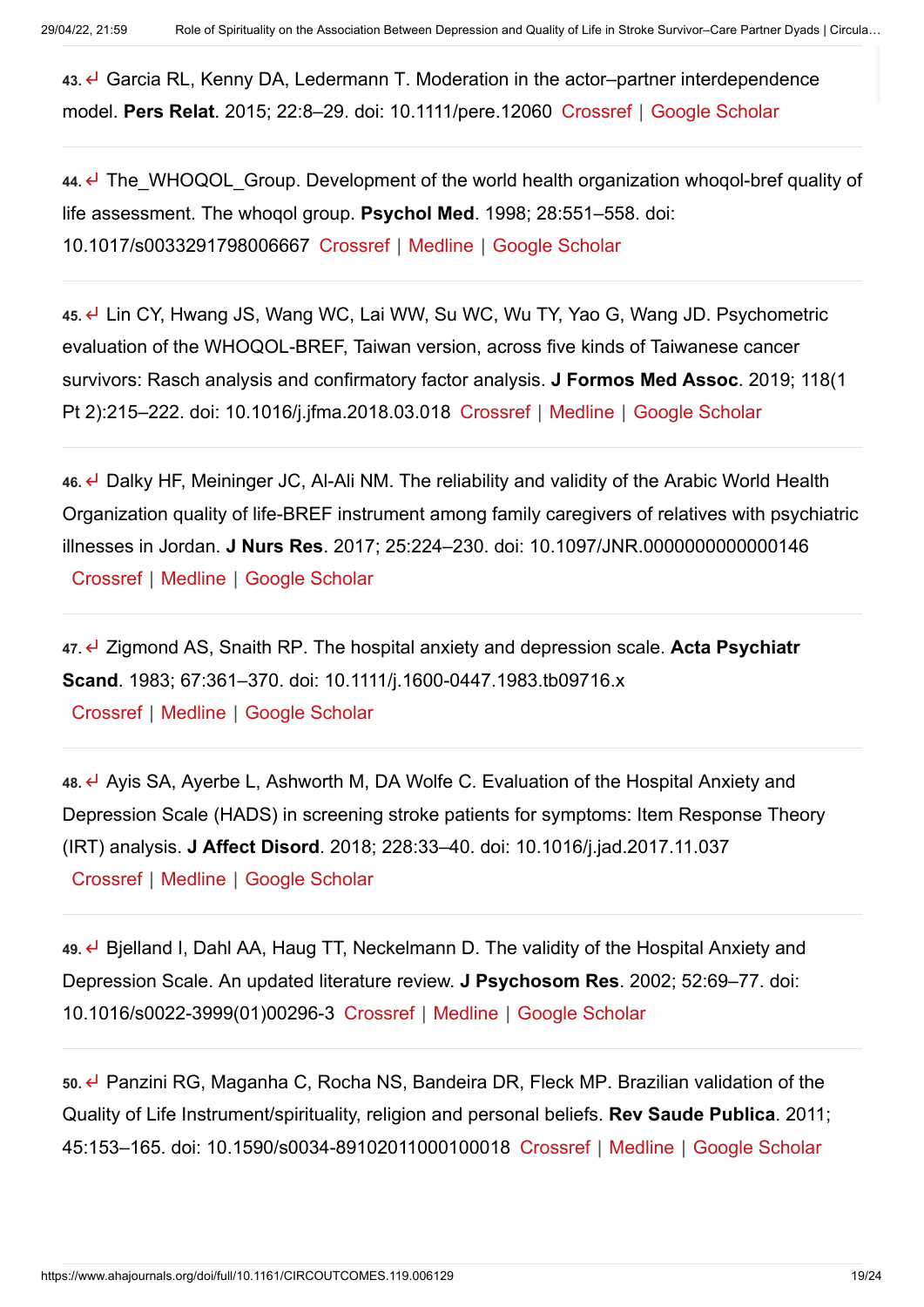**51.** Mandhouj O, Etter JF, Courvoisier D, Aubin HJ. French-language version of the World Health Organization quality of life spirituality, religiousness and personal beliefs instrument. **Health Qual Life Outcomes**. 2012; 10:39. doi: 10.1186/1477-7525-10-39

[Crossref](https://www.ahajournals.org/servlet/linkout?suffix=e_1_3_3_52_2&dbid=16&doi=10.1161%2FCIRCOUTCOMES.119.006129&key=10.1186%2F1477-7525-10-39) | [Medline](https://www.ahajournals.org/servlet/linkout?suffix=e_1_3_3_52_2&dbid=8&doi=10.1161%2FCIRCOUTCOMES.119.006129&key=22515747) | [Google Scholar](http://scholar.google.com/scholar_lookup?hl=en&volume=10&publication_year=2012&pages=39&journal=Health+Qual+Life+Outcomes&author=O+Mandhouj&author=JF+Etter&author=D+Courvoisier&author=HJ+Aubin&title=French-language+version+of+the+World+Health+Organization+quality+of+life+spirituality%2C+religiousness+and+personal+beliefs+instrument.)

**52.** Kenny DA, Kashy DA, Cook WL. **Dyadic Data Analysis**. New York: The Guildford Press; 2006. [Google Scholar](http://scholar.google.com/scholar_lookup?hl=en&publication_year=2006&author=DA+Kenny&author=DA+Kashy&author=WL+Cook&title=Dyadic+Data+Analysis)

53. ← Berges IM, Kuo YF, Markides KS, Ottenbacher K. Attendance at religious services and physical functioning after stroke among older Mexican Americans. **Exp Aging Res**. 2007; 33:1– 11. doi: 10.1080/03610730601005893 [Crossref](https://www.ahajournals.org/servlet/linkout?suffix=e_1_3_3_54_2&dbid=16&doi=10.1161%2FCIRCOUTCOMES.119.006129&key=10.1080%2F03610730601005893) | [Medline](https://www.ahajournals.org/servlet/linkout?suffix=e_1_3_3_54_2&dbid=8&doi=10.1161%2FCIRCOUTCOMES.119.006129&key=17132561) | [Google Scholar](http://scholar.google.com/scholar_lookup?hl=en&volume=33&publication_year=2007&pages=1-11&journal=Exp+Aging+Res&author=IM+Berges&author=YF+Kuo&author=KS+Markides&author=K+Ottenbacher&title=Attendance+at+religious+services+and+physical+functioning+after+stroke+among+older+Mexican+Americans.)

**54.** Kim Y, Carver CS, Cannady RS. Caregiving motivation predicts long-term spirituality and quality of life of the caregivers. **Ann Behav Med**. 2015; 49:500–509. doi: 10.1007/s12160-014- 9674-z [Crossref](https://www.ahajournals.org/servlet/linkout?suffix=e_1_3_3_55_2&dbid=16&doi=10.1161%2FCIRCOUTCOMES.119.006129&key=10.1007%2Fs12160-014-9674-z) | [Medline](https://www.ahajournals.org/servlet/linkout?suffix=e_1_3_3_55_2&dbid=8&doi=10.1161%2FCIRCOUTCOMES.119.006129&key=25637107) | [Google Scholar](http://scholar.google.com/scholar_lookup?hl=en&volume=49&publication_year=2015&pages=500-509&journal=Ann+Behav+Med&author=Y+Kim&author=CS+Carver&author=RS+Cannady&title=Caregiving+motivation+predicts+long-term+spirituality+and+quality+of+life+of+the+caregivers.)

**55.** Lam TC, Balboni TA, Balboni MJ, Prigerson HG. Spirituality and quality of life among caregivers of advanced cancer patients. **J Clin Oncol**. 2014; 32:9559–9559. [Crossref](https://www.ahajournals.org/servlet/linkout?suffix=e_1_3_3_56_2&dbid=16&doi=10.1161%2FCIRCOUTCOMES.119.006129&key=10.1200%2Fjco.2014.32.15_suppl.9559) | [Google Scholar](http://scholar.google.com/scholar_lookup?hl=en&volume=32&publication_year=2014&pages=9559-9559&journal=J+Clin+Oncol&author=TC+Lam&author=TA+Balboni&author=MJ+Balboni&author=HG+Prigerson&title=Spirituality+and+quality+of+life+among+caregivers+of+advanced+cancer+patients.)

**56.** Delgado-Guay MO, Palma A, Duarte ER, Grez M, Tupper L, Liu DD, Ferguson AO, Cantu H, Ochoa J, Williams JL, Bruera E. Spirituality, religiosity, spiritual pain, and quality of life among caregivers of latin american patients with advanced cancer: a multicenter study. **J Clin Oncol**. 2016; 34:245–245. [Crossref](https://www.ahajournals.org/servlet/linkout?suffix=e_1_3_3_57_2&dbid=16&doi=10.1161%2FCIRCOUTCOMES.119.006129&key=10.1200%2Fjco.2016.34.26_suppl.245) | [Google Scholar](http://scholar.google.com/scholar_lookup?hl=en&volume=34&publication_year=2016&pages=245-245&journal=J+Clin+Oncol&author=MO+Delgado-Guay&author=A+Palma&author=ER+Duarte&author=M+Grez&author=L+Tupper&author=DD+Liu&author=AO+Ferguson&author=H+Cantu&author=J+Ochoa&author=JL+Williams&author=E+Bruera&title=Spirituality%2C+religiosity%2C+spiritual+pain%2C+and+quality+of+life+among+caregivers+of+latin+american+patients+with+advanced+cancer%3A+a+multicenter+study.)

**57.** Dos Santos SB, Rocha GP, Fernandez LL, de Padua AC, Reppold CT. Association of lower spiritual well-being, social support, self-esteem, subjective well-being, optimism and hope scores with mild cognitive impairment and mild dementia. **Front Psychol**. 2018; 9:371. doi: 10.3389/fpsyg.2018.00371 [Crossref](https://www.ahajournals.org/servlet/linkout?suffix=e_1_3_3_58_2&dbid=16&doi=10.1161%2FCIRCOUTCOMES.119.006129&key=10.3389%2Ffpsyg.2018.00371) | [Medline](https://www.ahajournals.org/servlet/linkout?suffix=e_1_3_3_58_2&dbid=8&doi=10.1161%2FCIRCOUTCOMES.119.006129&key=29666594) | [Google Scholar](http://scholar.google.com/scholar_lookup?hl=en&volume=9&publication_year=2018&pages=371&journal=Front+Psychol&author=SB+Dos+Santos&author=GP+Rocha&author=LL+Fernandez&author=AC+de+Padua&author=CT+Reppold&title=Association+of+lower+spiritual+well-being%2C+social+support%2C+self-esteem%2C+subjective+well-being%2C+optimism+and+hope+scores+with+mild+cognitive+impairment+and+mild+dementia.)

**58.** Lucchese FA, Koenig HG. Religion, spirituality and cardiovascular disease: research, clinical implications, and opportunities in Brazil. **Rev Bras Cir Cardiovasc**. 2013; 28:103–128. doi: 10.5935/1678-9741.20130015 [Crossref](https://www.ahajournals.org/servlet/linkout?suffix=e_1_3_3_59_2&dbid=16&doi=10.1161%2FCIRCOUTCOMES.119.006129&key=10.5935%2F1678-9741.20130015) | [Medline](https://www.ahajournals.org/servlet/linkout?suffix=e_1_3_3_59_2&dbid=8&doi=10.1161%2FCIRCOUTCOMES.119.006129&key=23739939) | [Google Scholar](http://scholar.google.com/scholar_lookup?hl=en&volume=28&publication_year=2013&pages=103-128&journal=Rev+Bras+Cir+Cardiovasc&author=FA+Lucchese&author=HG+Koenig&title=Religion%2C+spirituality+and+cardiovascular+disease%3A+research%2C+clinical+implications%2C+and+opportunities+in+Brazil.)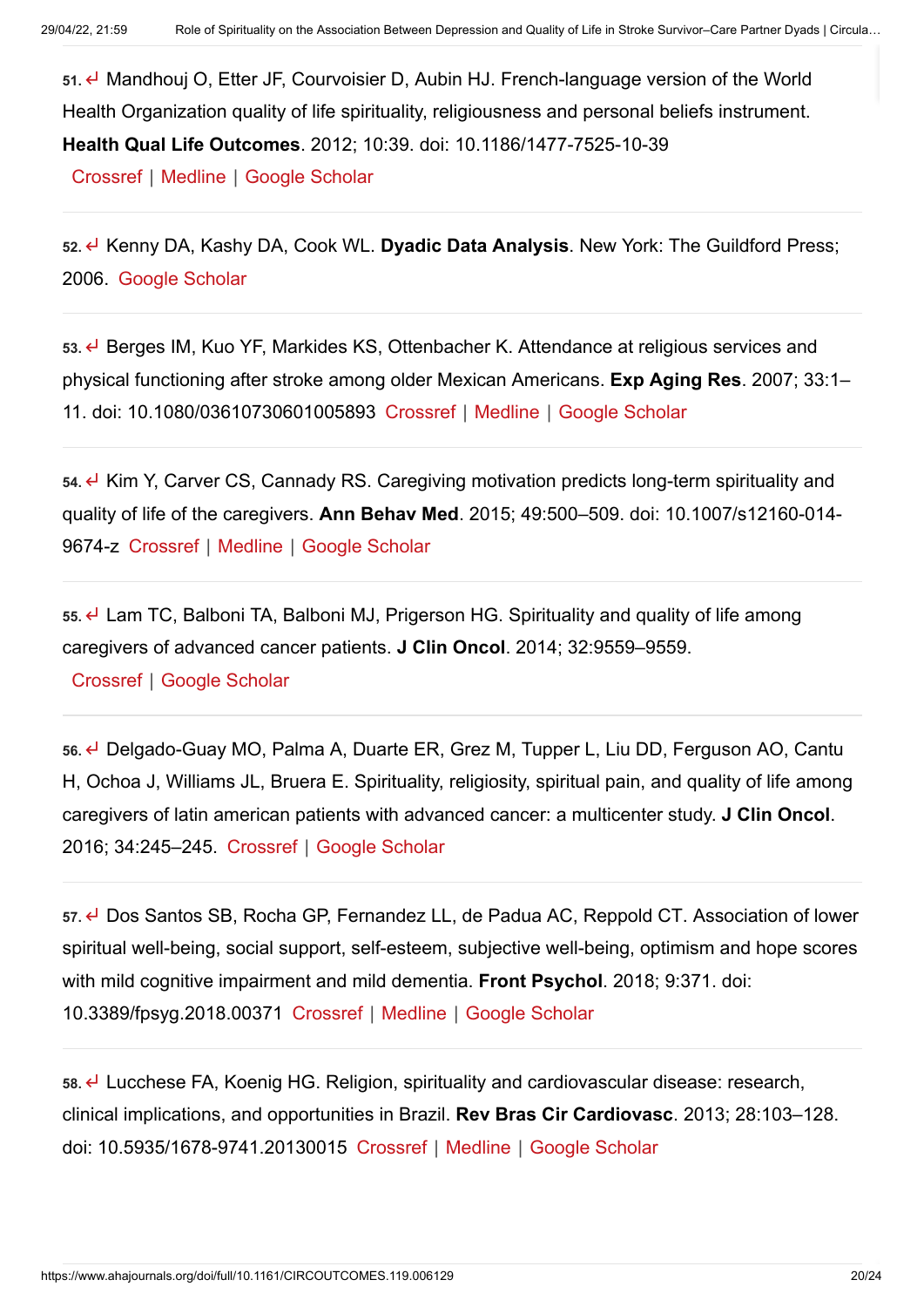**59.** Northouse L, Williams AL, Given B, McCorkle R. Psychosocial care for family caregivers of patients with cancer. **J Clin Oncol**. 2012; 30:1227–1234. doi: 10.1200/JCO.2011.39.5798 [Crossref](https://www.ahajournals.org/servlet/linkout?suffix=e_1_3_3_60_2&dbid=16&doi=10.1161%2FCIRCOUTCOMES.119.006129&key=10.1200%2FJCO.2011.39.5798) | [Medline](https://www.ahajournals.org/servlet/linkout?suffix=e_1_3_3_60_2&dbid=8&doi=10.1161%2FCIRCOUTCOMES.119.006129&key=22412124) | [Google Scholar](http://scholar.google.com/scholar_lookup?hl=en&volume=30&publication_year=2012&pages=1227-1234&journal=J+Clin+Oncol&author=L+Northouse&author=AL+Williams&author=B+Given&author=R+McCorkle&title=Psychosocial+care+for+family+caregivers+of+patients+with+cancer.)

**60.** Northouse LL, Katapodi MC, Song L, Zhang L, Mood DW. Interventions with family caregivers of cancer patients: meta-analysis of randomized trials. **CA Cancer J Clin**. 2010; 60:317–339. doi: 10.3322/caac.20081 [Medline](https://www.ahajournals.org/servlet/linkout?suffix=e_1_3_3_61_2&dbid=8&doi=10.1161%2FCIRCOUTCOMES.119.006129&key=20709946) | [Google Scholar](http://scholar.google.com/scholar_lookup?hl=en&volume=60&publication_year=2010&pages=317-339&journal=CA+Cancer+J+Clin&author=LL+Northouse&author=MC+Katapodi&author=L+Song&author=L+Zhang&author=DW+Mood&title=Interventions+with+family+caregivers+of+cancer+patients%3A+meta-analysis+of+randomized+trials.)

**61.** Skevington SM, Gunson KS, O'Connell KA. Introducing the WHOQOL-SRPB BREF: developing a short-form instrument for assessing spiritual, religious and personal beliefs within quality of life. **Qual Life Res**. 2013; 22:1073–1083. doi: 10.1007/s11136-012-0237-0 [Crossref](https://www.ahajournals.org/servlet/linkout?suffix=e_1_3_3_62_2&dbid=16&doi=10.1161%2FCIRCOUTCOMES.119.006129&key=10.1007%2Fs11136-012-0237-0) | [Medline](https://www.ahajournals.org/servlet/linkout?suffix=e_1_3_3_62_2&dbid=8&doi=10.1161%2FCIRCOUTCOMES.119.006129&key=22836375) | [Google Scholar](http://scholar.google.com/scholar_lookup?hl=en&volume=22&publication_year=2013&pages=1073-1083&journal=Qual+Life+Res&author=SM+Skevington&author=KS+Gunson&author=KA+O%E2%80%99Connell&title=Introducing+the+WHOQOL-SRPB+BREF%3A+developing+a+short-form+instrument+for+assessing+spiritual%2C+religious+and+personal+beliefs+within+quality+of+life.)

 $\land$  Back to top

# **Circulation: Cardiovascular Quality and Outcomes**

#### **AHA Journals**

[Arteriosclerosis, Thrombosis, and Vascular Biology \(ATVB\)](https://www.ahajournals.org/journal/atvb)

[Circulation](https://www.ahajournals.org/journal/circ)

[Circ: Arrhythmia and Electrophysiology](https://www.ahajournals.org/journal/circep)

[Circ: Genomic and Precision Medicine](https://www.ahajournals.org/journal/circgen)

[Circ: Cardiovascular Imaging](https://www.ahajournals.org/journal/circimaging)

[Circ: Cardiovascular Interventions](https://www.ahajournals.org/journal/circinterventions)

[Circ: Cardiovascular Quality & Outcomes](https://www.ahajournals.org/journal/circoutcomes)

[Circ: Heart Failure](https://www.ahajournals.org/journal/circheartfailure)

[Circulation Research](https://www.ahajournals.org/journal/res)

[Hypertension](https://www.ahajournals.org/journal/hyp)

[Stroke](https://www.ahajournals.org/journal/str)

[Stroke: Vascular and Interventional Neurology](https://www.ahajournals.org/journal/svin)

[Journal of the American Heart Association \(JAHA\)](https://www.ahajournals.org/journal/jaha)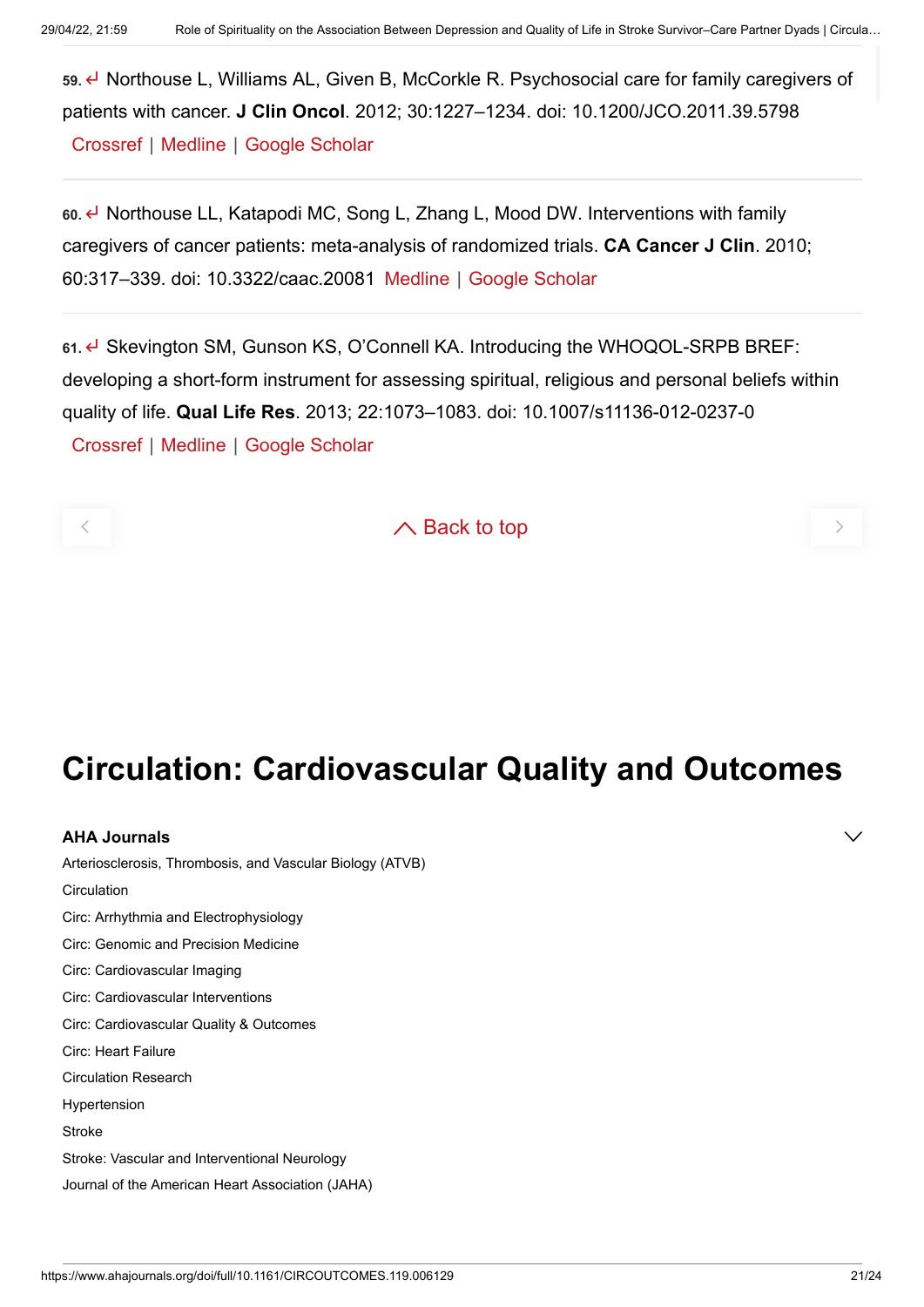#### **Journal Information**

[About Circ: Cardiovascular Quality and Outcomes](https://www.ahajournals.org/circoutcomes/about) [Editorial Board](https://www.ahajournals.org/circoutcomes/editorial-board) **[Reprints](https://www.ahajournals.org/commercial-reprints)** [Customer Service and Ordering Information](https://www.ahajournals.org/custserv) [AHA Journals RSS Feeds](https://www.ahajournals.org/feeds.jsp) [For International Users](https://www.ahajournals.org/international-users) [Institutions/Librarians FAQ](https://www.ahajournals.org/custserv/institutionalFAQ) [For Subscribers](https://www.ahajournals.org/custserv/subscribe) [Subscriber Help](https://www.ahajournals.org/custserv/help) [Wolters Kluwer Privacy Policy](https://journals.lww.com/_layouts/15/oaks.journals/privacy.aspx)

#### **Subjects**

[All Subjects](https://www.ahajournals.org/allSubjects) [Arrhythmia and Electrophysiology](https://www.ahajournals.org/browse/circoutcomes?taxonomyUri=hwp-journal-coll&tagUri=arel) [Basic, Translational, and Clinical Research](https://www.ahajournals.org/browse/circoutcomes?taxonomyUri=hwp-journal-coll&tagUri=btcr) [Critical Care and Resuscitation](https://www.ahajournals.org/browse/circoutcomes?taxonomyUri=hwp-journal-coll&tagUri=ccr) [Epidemiology, Lifestyle, and Prevention](https://www.ahajournals.org/browse/circoutcomes?taxonomyUri=hwp-journal-coll&tagUri=elp) **[Genetics](https://www.ahajournals.org/browse/circoutcomes?taxonomyUri=hwp-journal-coll&tagUri=gen)** [Heart Failure and Cardiac Disease](https://www.ahajournals.org/browse/circoutcomes?taxonomyUri=hwp-journal-coll&tagUri=hfcd) [Hypertension](https://www.ahajournals.org/browse/circoutcomes?taxonomyUri=hwp-journal-coll&tagUri=hyp) [Imaging and Diagnostic Testing](https://www.ahajournals.org/browse/circoutcomes?taxonomyUri=hwp-journal-coll&tagUri=idt) [Intervention, Surgery, Transplantation](https://www.ahajournals.org/browse/circoutcomes?taxonomyUri=hwp-journal-coll&tagUri=ist) [Quality and Outcomes](https://www.ahajournals.org/browse/circoutcomes?taxonomyUri=hwp-journal-coll&tagUri=qo) [Stroke](https://www.ahajournals.org/browse/circoutcomes?taxonomyUri=hwp-journal-coll&tagUri=str) [Vascular Disease](https://www.ahajournals.org/browse/circoutcomes?taxonomyUri=hwp-journal-coll&tagUri=vasc)

#### **Features**

[Special Issues](https://www.ahajournals.org/circoutcomes/special-issues) [Patient and Caregiver Viewpoints](https://www.ahajournals.org/browse/circoutcomes?taxonomyUri=features-menus&tagUri=circoutcomes-viewpoints) [Care Innovations](https://www.ahajournals.org/browse/circoutcomes?taxonomyUri=features-menus&tagUri=circoutcomes-innovations) [Circ CQO Twitter Journal Club](https://www.ahajournals.org/circoutcomes/cqo-twitter-journal-club) [Data Visualizations](https://www.ahajournals.org/browse/circoutcomes?taxonomyUri=features-menus&tagUri=circoutcomes-data-vis)

#### **Resources & Education**

[AHA Guidelines and Statements](https://professional.heart.org/en/guidelines-and-statements) [Information for Advertisers](https://www.wolterskluwer.com/en/solutions/lippincott-hcp-access/media-kits/circulation-cardiovascular-quality-and-outcomes)

#### **For Authors & Reviewers**

[Instructions for Authors](https://www.ahajournals.org/circoutcomes/author-instructions) [Submission Site](https://circoutcomes-submit.aha-journals.org/) [Author Reprints](https://www.ahajournals.org/author-reprints)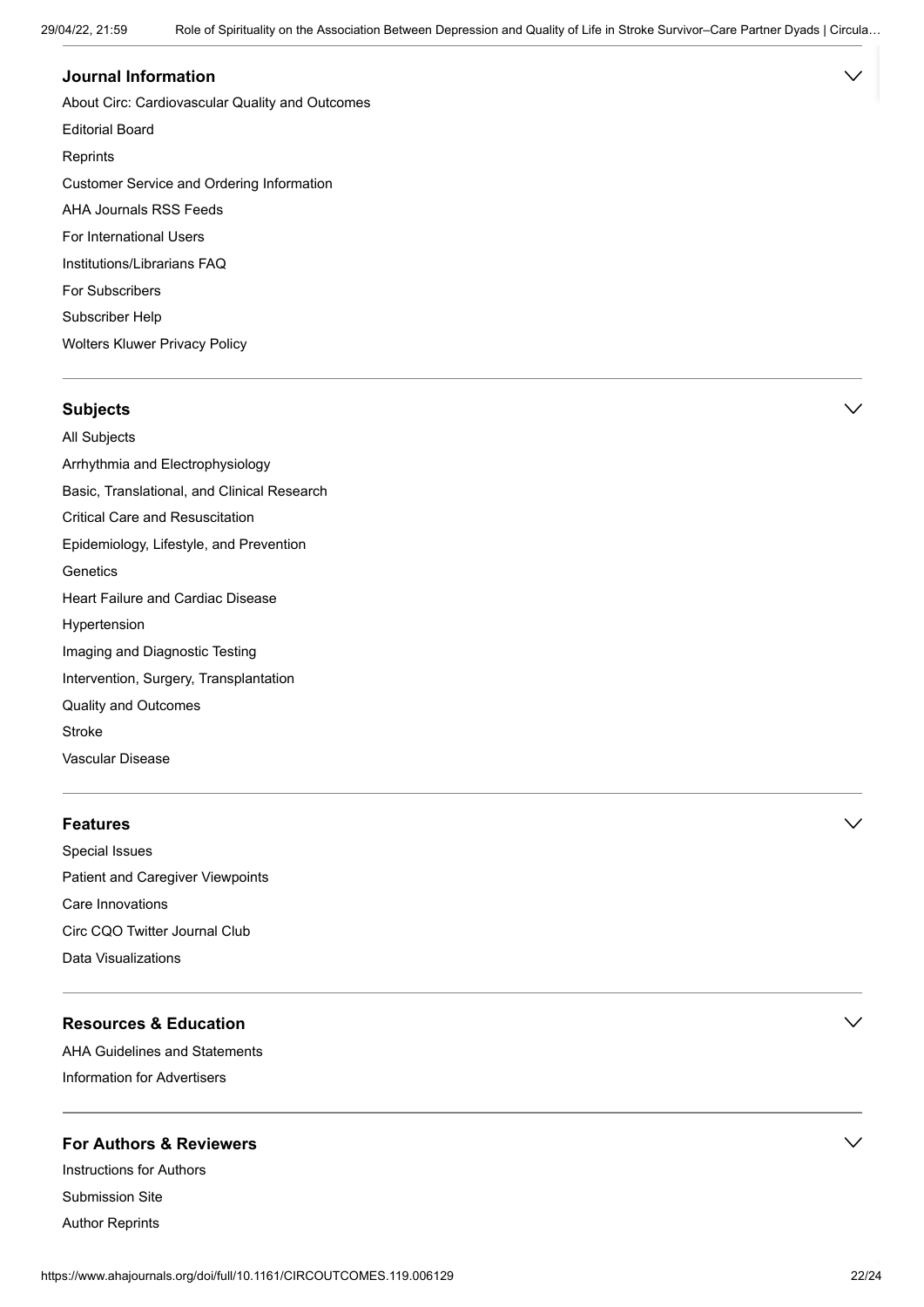

# American **Heart** Association®

**National Center** 7272 Greenville Ave. Dallas, TX 75231

**Customer Service** 1-800-AHA-USA-1 1-800-242-8721 **[Local Info](http://www.heart.org/HEARTORG/localization/chooseState.jsp) [Contact Us](http://www.heart.org/HEARTORG/General/Contact-Us_UCM_308813_Article.jsp#.V0iRafkrJpg)**

#### **ABOUT US**

| <b>About the AHA/ASA</b>            |  |
|-------------------------------------|--|
| 2016-17 Annual Report               |  |
| <b>AHA Financial Information</b>    |  |
| <b>Careers</b>                      |  |
| <b>SHOP</b>                         |  |
| <b>Latest Heart and Stroke News</b> |  |
| <b>AHA/ASA Media Newsroom</b>       |  |
| <b>Global Programs</b>              |  |

#### **OUR SITES**

| <b>American Heart Association</b>  |  |
|------------------------------------|--|
| <b>American Stroke Association</b> |  |
| <b>Professional Heart Daily</b>    |  |
| <b>More Sites</b>                  |  |